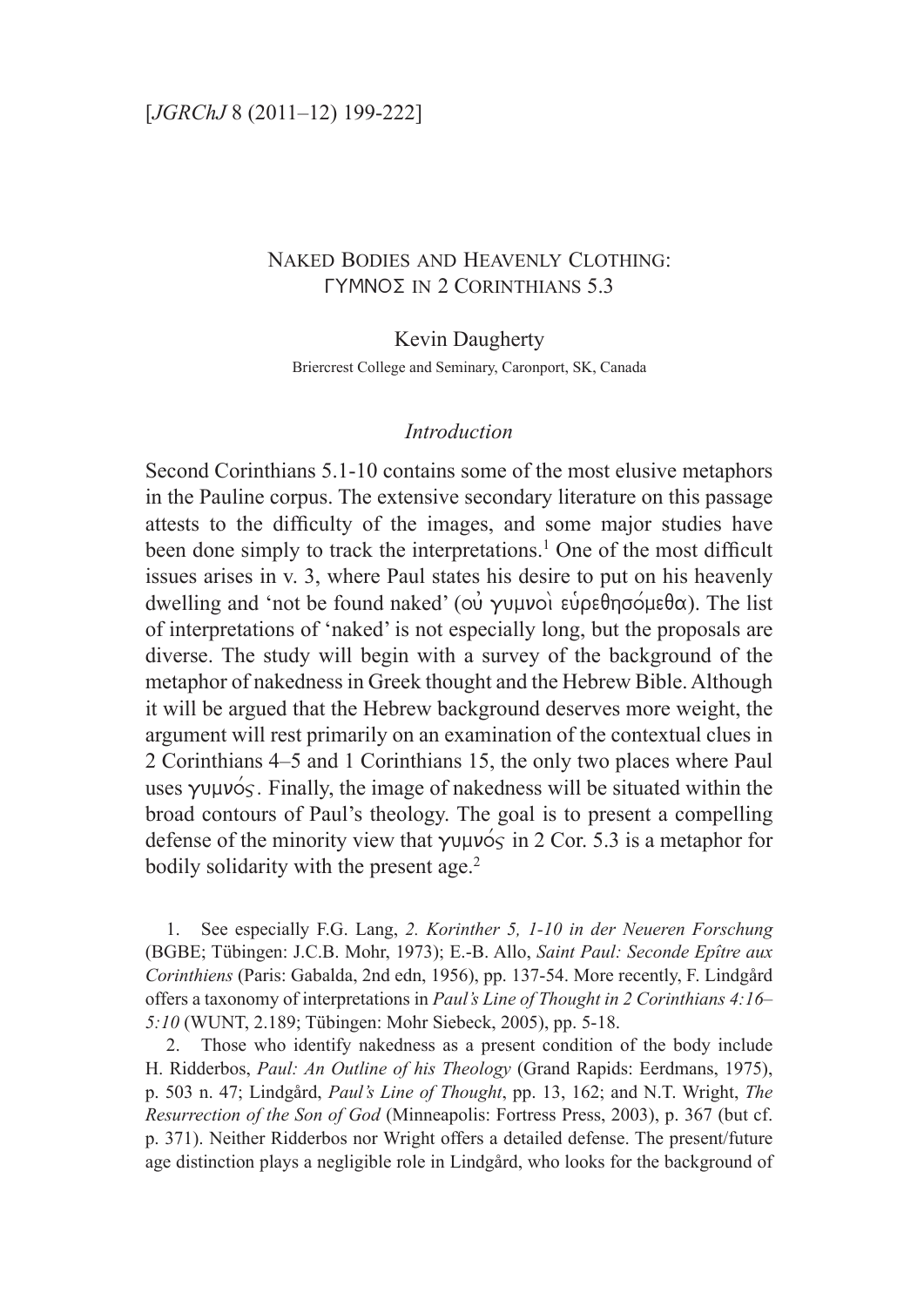# *The Background of Youvos*

The two main approaches usually taken to understanding nakedness in 2 Cor. 5.3 can be designated as the ethical and the anthropological interpretations.3 These interpretations correspond to the two general backgrounds for the image, in the Hebrew Bible and in Greek literature. The former emphasizes nakedness as either the cause or the result of judgment.<sup>4</sup> Many recent scholars, however, virtually ignore the Hebrew background in favor of parallels in Greek literature.<sup>5</sup> This results in interpreting nakedness as a reference to a disembodied existence that Paul either affirms or denies will be the future experience of believers.

Such a firm distinction between Greek and Hebrew thought has certainly been challenged.<sup>6</sup> For one thing, notions of shame and guilt are clearly present in both of these traditions. The argument defended here, however, is simply that the metaphor of nakedness has clearly distinguishable meanings that are generally connected to the Greek tradition and the Hebrew Bible, and that these differences suggest different meanings of 2 Cor. 5.3. The Greek background situates the image within the context of anthropological dualism, $<sup>7</sup>$  while the Hebrew background has ethical</sup>

Paul's thought in his social status (see pp. 169-73).

3. M.E. Thrall, *A Critical and Exegetical Commentary on the Second Epistle to the Corinthians* (ICC; 2 vols.; Edinburgh: T. & T. Clark, 1994), I, p. 376; R.P. Martin, *2 Corinthians* (WBC, 40; Waco, TX: Word Books, 1986), p. 105; M.J. Harris, *The Second Epistle to the Corinthians* (NIGTC; Grand Rapids: Eerdmans, 2005), p. 385.

4. Contemporary scholars who take this approach include E.E. Ellis, 'II Cor. 5.1-10 in Pauline Eschatology', *NTS* 6 (1960), pp. 211-24; Lang, *2. Korinther 5, 1-10*; K. Hanhart, 'Paul's Hope in the Face of Death', *JBL* 88 (1969), pp. 445-57; G. Wagner, 'The Tabernacle and Life "in Christ": Exegesis of 2 Corinthians 5.1- 10', *IBS* 3 (1981), pp. 145-65; F.W. Danker, *II Corinthians* (ACNT; Minneapolis: Augsburg Press, 1989), p. 71.

5. For example, H. Weigelt, 'Clothe, Naked, Dress, Garment, Cloth', *NIDNTT*, I, pp. 312-17; D. Aune, 'Anthropological Duality in the Eschatology of 2 Cor 4:16– 5:10', in T. Engberg-Pedersen (ed.), *Paul beyond the Judaism/Hellenism Divide* (Louisville, KY: Westminster/John Knox Press, 2001), pp. 215-39 (229); M.-E. Boismard, *Our Victory over Death: Resurrection?* (Collegeville, MN: Liturgical Press, 1999), p. 94.

6. See the articles in Engberg-Pedersen (ed.), *Paul beyond the Judaism/ Hellenism Divide*.

7. By way of caveat, Lindgård, *Paul's Line of Thought*, pp. 162-64, cites examples from Seneca and Epictetus to show that the metaphor of nakedness can have a non-dualistic meaning in the Greek tradition. But Lindgård also agrees that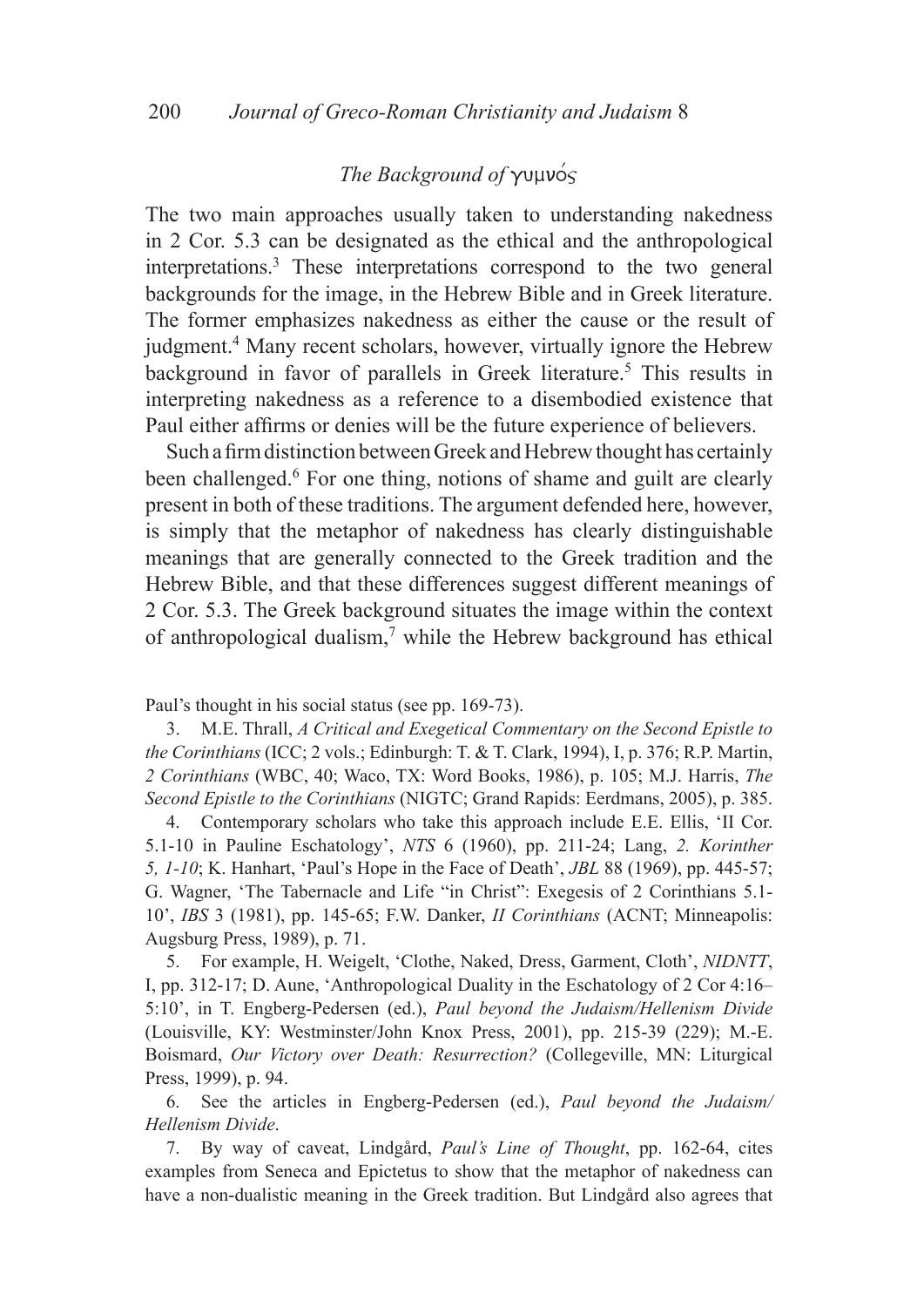connotations that do not necessarily entail this dualism.

#### *The Greek Background*

Plato's use of  $\gamma$ <sup>y</sup>  $\gamma$  for the soul denuded of the body is well known.<sup>8</sup> This background is popular among those who see 2 Corinthians 5 as an anti-gnostic polemic.<sup>9</sup> Scholars in the German tradition have been especially fond of such Greek parallels.<sup>10</sup> This approach usually results in one of three interpretations: (1) Paul stated his hope to avoid an intermediate disembodied state; (2) nakedness is specifically the destiny of the unredeemed, who will be left without a resurrection body; (3) against the gnostic/Greek ideal, Paul reminded the Corinthians that bodilessness is not the Christian hope.<sup>11</sup> Despite their nuances, all of these interpretations understand nakedness as a reference to a future state of disembodied existence.

This approach, however, raises problems within 2 Corinthians 5 and within Pauline theology in general. Perhaps the weakest point sometimes made is that the idea of a disembodied soul is contrary to a holistic view of the human person, which many have argued is closer to Paul's view than anthropological dualism.12 More certain is the point that an

most scholars assume that the relevant Greek parallels for understanding 2 Cor. 5.3 are dualistic.

8. Plato, *Crat.* 403b; *Gorg.* 523-24; *Phaed*. 67d-e, 81c. Philo also knew this meaning: *Virt*. 70, 76; *Leg*. *All.* 2.57, 59; *Praem. Poen*. 120.

9. For example, H. Conzelmann, *An Outline of the Theology of the New Testament* (London: SCM Press, 1969), pp. 190-91; W. Schmithals, *Gnosticism in Corinth: An Investigation of the Letters to the Corinthians* (New York: Abingdon Press, 1971), p. 260; Martin, *2 Corinthians*, pp. 100-101; G. Bornkamm, *Paul* (New York: Harper & Row, 1971), p. 224; T.F. Glasson, '2 Corinthians v. 1-10 versus Platonism', *SJT* 43 (1990), pp. 145-55.

10. For example, H. Windisch, *Der zweite Korintherbrief* (KEK; Göttingen: Vanderhoeck & Ruprecht, 1924), pp. 157-75; W. Michaelis, ' $\sigma \kappa \hat{\eta} \nu \sigma s$ ', *TDNT*, VII, pp. 381-83; R. Bultmann, *Theology of the New Testament* (New York: Charles Scribner's Sons, 1954), p. 201. O. Michel suspects an Iranian origin ('οικοδομή', *TDNT*, V, pp. 144-47 [147]).

11. Aune, 'Anthropological Duality', p. 229; Weigelt, 'Clothe', pp. 313-14; P. Barnett, *The Second Epistle to the Corinthians* (NICNT; Grand Rapids: Eerdmans, 1997), pp. 262-63.

12. See, for example, J.A.T. Robinson, *The Body: A Study in Pauline Theology* (London: SCM Press, 1952); H.W. Robinson, *The Christian Doctrine of Man* (Edinburgh: T. & T. Clark, 3rd edn, 1947); Bultmann, *Theology*; E.E. Ellis, '*Soma* in First Corinthians', *Int* 44 (1990), pp. 132-44; P. Althaus, *Die letzten Dinge: Lehrbuch*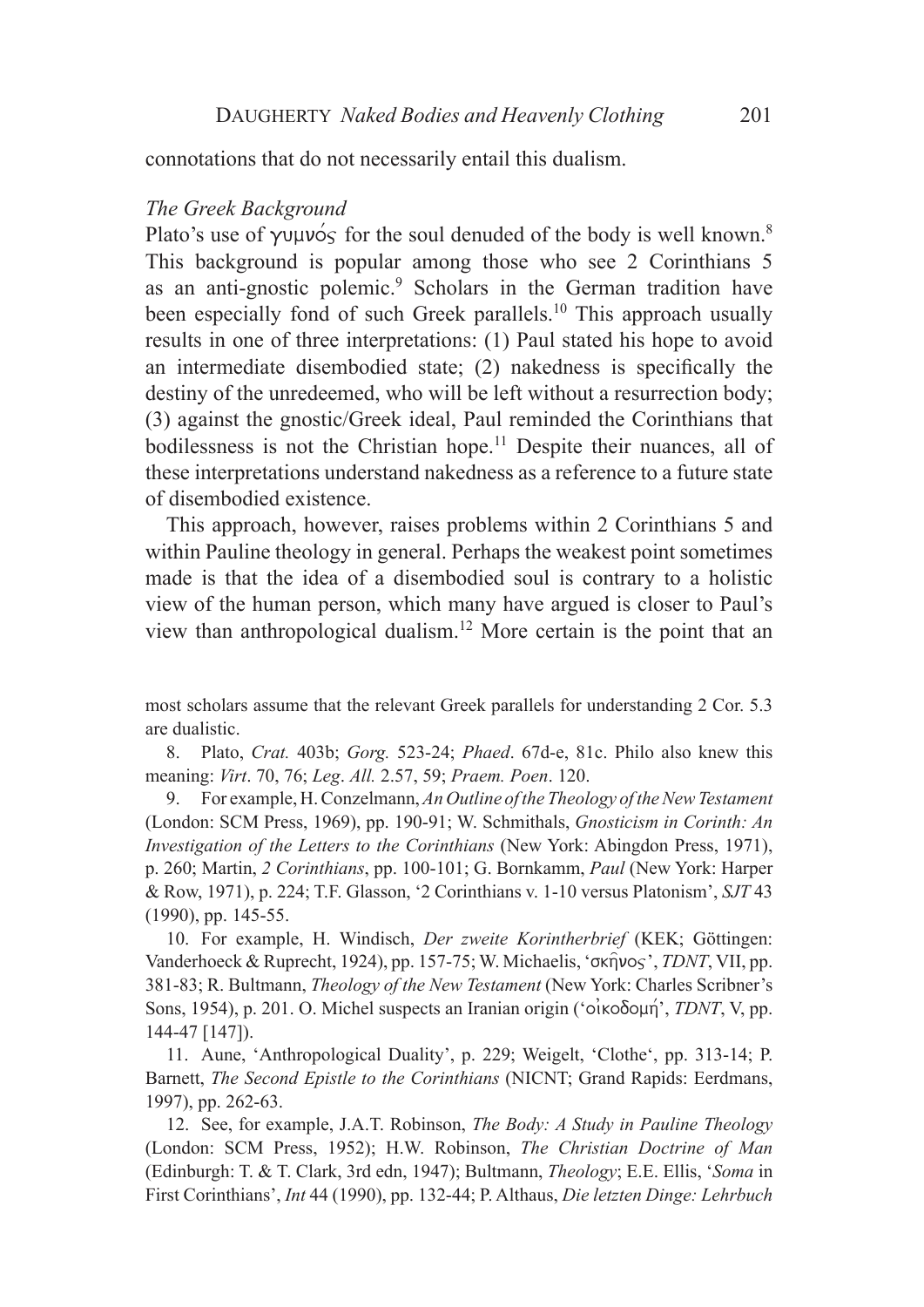expression of fear in v. 3 is inconsistent with Paul's apparent longing for death in v. 8.13 The idea of fear in v. 3 also does not do justice to Paul's concept of 'groaning' ( $\sigma \tau \in \alpha$ ') in vv. 2, 4 (see below). Finally, the disembodied interpretation of nakedness has convinced some scholars that Paul changed from an emphasis on the Parousia as the time for receiving the new body (1 Corinthians 15) to its reception at the moment of death (2 Corinthians 5). $14$ 

### *The Hebrew Bible*

Although the dualistic reading of nakedness is prevalent now, scholars from earlier generations gave more weight to the ethical connotations of nakedness.15 In the Hebrew Bible, 'naked' could connote (1) helplessness, (2) guilt and (3) judgment resulting in shame.<sup>16</sup> Ezekiel 16 contains an allegory of Jerusalem that illustrates all of these ideas. Jerusalem is

*der Eschatologie* (Gütersloh: Carl Bertelsmann, 7th edn, 1957), pp. 155-58.

13. This point is recently argued by Lindgård, *Paul's Line of Thought*, pp. 5-7, 131-32. For attempts to alleviate this contradiction, see R. Hettlinger, '2 Corinthians 5:1-10', *SJT* 10 (1957), pp. 174-94 (185, 191); and J.N. Sevenster, 'Some Remarks on the GUMNOS in II Cor. V.3', in J.N. Sevenster and W.C. van Unnik (eds.), *Studia Paulina in honorem Johannis de Zwaan septuagenarii* (Haarlem: De Erven F. Bohn N.V., 1953), pp. 202-14 (207).

14. See C. Demke, 'Zur Auslegung von 2. Korinther 5,1-10', *EvT* 29 (1969), pp. 589-602 (589). For example, see M.J. Harris, '2 Corinthians 5:1-10: Watershed in Paul's Eschatology', *TynBul* 22 (1971), pp. 32-57; M.J. Harris, *Raised Immortal: Resurrection and Immortality in the New Testament* (Grand Rapids: Eerdmans, 1983), pp. 98-101, 219-26; Thrall, *Second Corinthians*, I, pp. 397-400; C.F.D. Moule, 'St. Paul and Dualism: The Pauline Conception of Resurrection', *NTS* 12 (1966), pp. 106- 23 (107). Harris lists other advocates (*Raised Immortal*, p. 255 n. 2). For a rebuttal, see J. Osei-Bonsu, 'Does 2 Cor. 5.1-10 Teach the Reception of the Resurrection Body at the Moment of Death?' *JSNT* 28 (1986), pp. 81-101. Harris's recent commentary (*Second Corinthians*, pp. 375-80) essentially abandons his earlier position.

15. See Irenaeus, *Haer.* 4.36.6 (ANF, Vol. 1, p. 517); Chrysostom, *Hom. 2 Cor. 5.1,* 10.2 (NPNF, Vol. 12, p. 327); John Calvin, *The Second Epistle of Paul the Apostle to the Corinthians, and the Epistles to Timothy, Titus and Philemon (trans. T.A. Smail;* Grand Rapids: Eerdmans, 1964), p. 67. Osei-Bonsu claims that the majority of the early Fathers followed the ethical background ('Resurrection Body', p. 92). Ellis attributes the change to the rise of the history-of-religions school ('II Cor. 5:1-10', p. 221).

16. Weigelt, 'Clothe', p. 312; Η. Balz, 'γυμνός, γυμνότης, γυμνήτος', *EDNT*, I, pp. 265-66 (265). See Gen. 3.10; Job 26.6; Isa. 20.2-4; 32.11; 47.3; Ezek. 16.7-14, 37, 39; 23.26, 29; Dan. 4.30b (LXX); Hos. 2.3; Amos 2.16; Mic. 1.8. See also A. Oepke, 'γυμνός', *TDNT*, I, pp. 773-75 (774).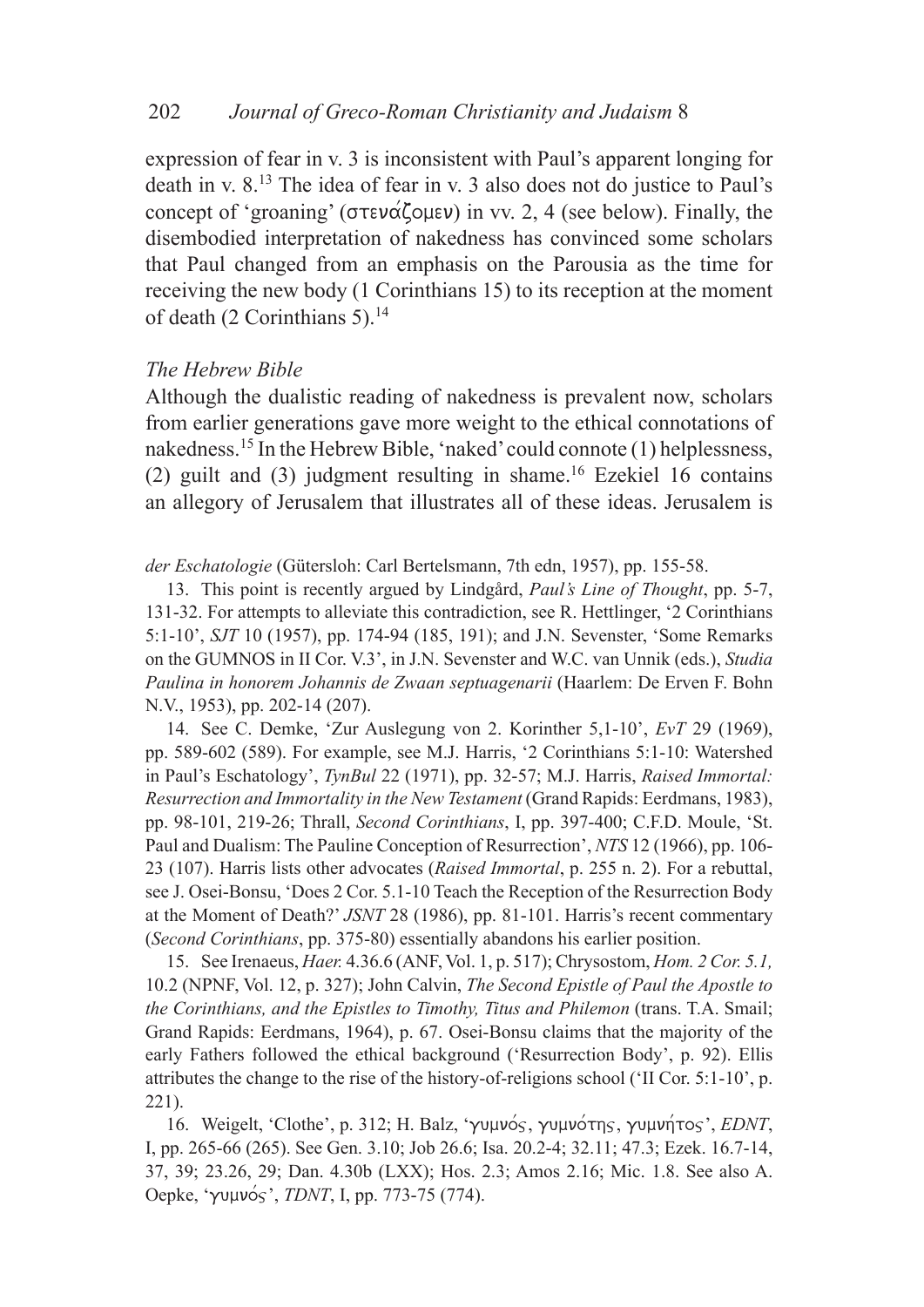depicted as a naked and bloody newborn abandoned in a field (vv. 4-5). Through God's care, she grows into a beautiful young woman, whereupon God bestows glory on her, symbolized by beautiful garments and jewelry. Eventually, God takes her as his bride (vv. 6-14). But Jerusalem uses God's gifts in idolatry and 'prostitution', parading herself for any who want to commit adultery with her (vv. 15-34). The judgment against Jerusalem begins in v. 35: because of her lewd nakedness, God will strip her naked before all of her lovers, who will in turn continue the judgment of stripping her naked (vv.  $37-39$ ).<sup>17</sup>

The implications of this background for 2 Cor. 5.3, however, are still unclear. Nakedness may refer to (1) the lack of good works, (2) the result of judgment, either at death or the Parousia or (3) the frail human condition, including solidarity with the generation of Adam. Focusing on good works, Hanhart recalls Paul's language of 'putting on' and 'putting off' in ethical contexts (e.g. the 'old person' or 'Christ'; Rom. 13.12; Col. 2.11; 3.8; Eph. 4.22, 25). He takes 2 Cor. 5.3 as Paul's assurance that he will not stand at the judgment with a fruitless ministry.<sup>18</sup> Hanhart then interprets the language of 'putting on' (vv. 2, 4) as a promise that believers will put on 'the *full measure* of this life of the Spirit' that is possessed in part now.19 This approach treats the 'clothing' of the Spirit in two different senses. First, the Spirit is the fruit of good works. Secondly, the Spirit is the fullness of spiritual life gained at the resurrection. Neither of these approaches seems appropriate to the context. Paul's desire was not to put on good works, but to put on the heavenly dwelling in the event that his earthly dwelling is 'dismantled'.20

Another 'good works' approach is the interpretation of the images in the light of Christian baptism. Norbert Baumert attempts to explain the whole of 2 Cor. 4.4–5.10 non-eschatologically in terms of Paul's

17. A similar allegory of Samaria (Oholah) and Jerusalem (Oholibah) is told in Ezekiel 23 (see vv. 26, 29).

18. Hanhart, 'Paul's Hope', pp. 454-56.

19. Hanhart, 'Paul's Hope', p. 455.

20. Danker's approach (*II Corinthians*, p. 71) has similar problems. He takes nakedness as the present lack of the 'marks of the kind of life that is appropriate to the resurrection body'. The continued presence of the Spirit after death, however, insures that the believer will not be left naked. So, first, nakedness is treated as a present reality. Then, secondly, the Spirit's presence is said to guarantee that death will not result in nakedness. But if the Spirit keeps believers from nakedness after death, why should they be considered naked now, since they already have the Spirit?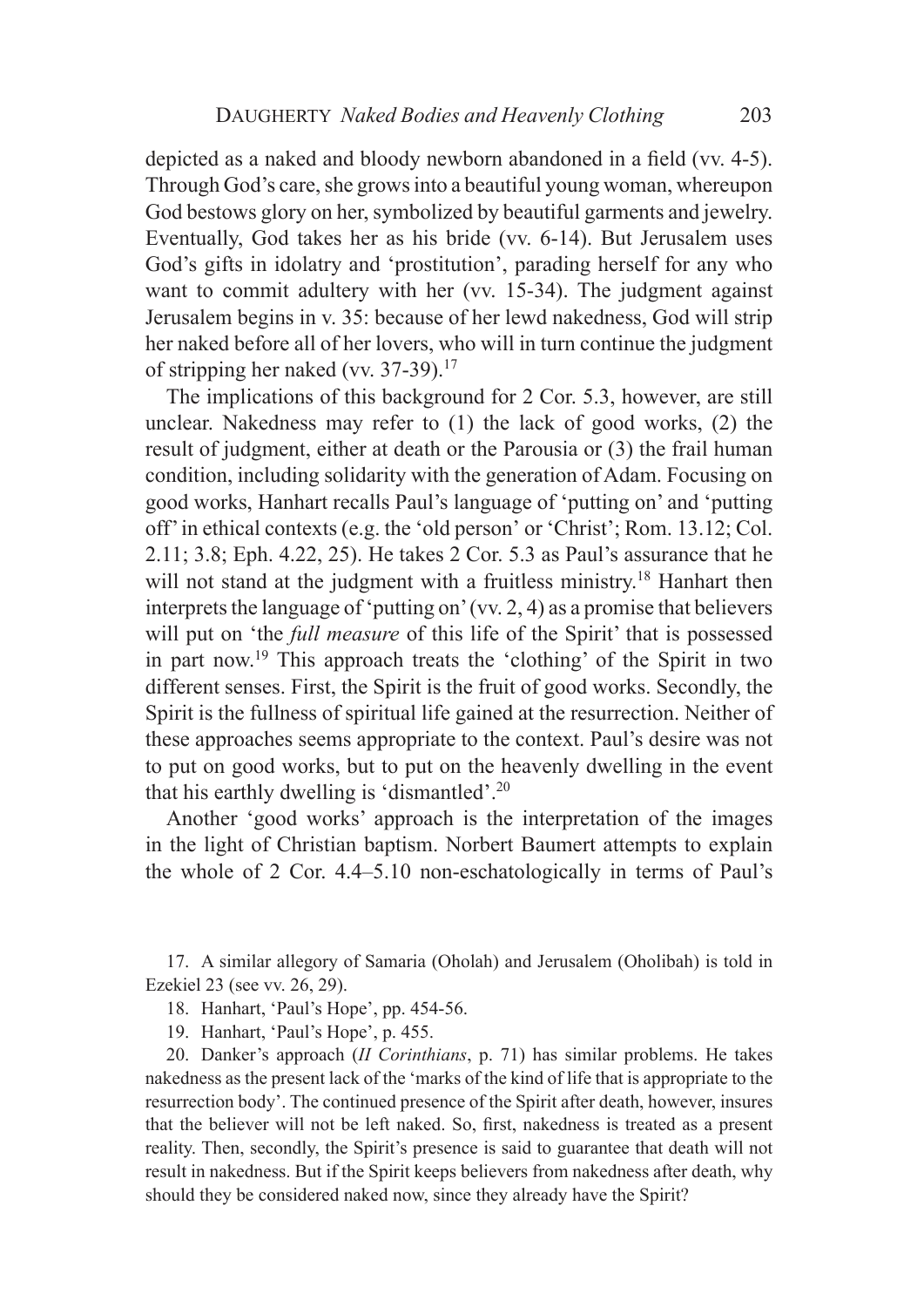present experience of putting on Christ between baptism and death.<sup>21</sup> J.-F. Collange refers the imagery of nakedness and 'putting on' in v. 3 to the baptismal liturgy, where one puts on Christ (see Gal. 3.27). The longing to 'put on over' (v. 2), then, is the desire to achieve perfect communion with him; nakedness and 'putting off' refers, not to a disembodied existence, but to the possibility, right up until the Parousia, that one might fall away from union with Christ. $22$ 

Although the ethical connotations of nakedness suggest some ways that nakedness might refer to present bodily life, the specific interpretation of this passage must be determined by careful analysis of the text. The following analysis of 2 Cor. 5.1-5 will be guided by three concerns. First, it will demonstrate the essential consistency in Paul's eschatological statements within 2 Cor. 4.16–5.10 and with his other letters. Secondly, it will show that no image in 2 Cor. 5.1-5 (and probably none in vv. 6-10), attempts to describe an intermediate state. Each image can be understood either in terms of the present state, which culminates in death, or the events surrounding the Parousia. Thirdly, the positive meaning of  $\gamma$ u $\gamma$ will be sought within the catena of images in vv. 1-5.

### *1 Corinthians 15 and 2 Corinthians 5*

Scholars commonly recognize the thematic and verbal parallels between 1 Corinthians 15 and 2 Corinthians 5. The importance of 1 Corinthians 15 for the present study is two-fold. First, 1 Cor. 15.37 is the only other place where Paul uses  $\gamma$ uµvo $\zeta$ <sup>23</sup> While it cannot be said that 'naked' is a technical term in Paul, these two instances may still shed light on each other. Secondly, although most scholars agree that 1 Corinthians 15 teaches the reception of the resurrection body at the Parousia, some have

21. Norbert Baumert, *Täglich Sterben und Auferstehen: Der Literalsinn von 2 Kor 4,12–5,10* (SANT, 34; Munich: Kösel, 1973). Baumert, pp. 183-86, offers his own arguments against taking nakedness as disembodied existence.

22. J.-F. Collange, *Enigmes de la deuxième épître de Paul aux Corinthiens: Etude exégétique de 2 Cor. 2:14–7:4* (SNTSMS, 18; Cambridge: Cambridge University Press 1972), pp. 215-18, 221, 225. Collange is followed by V.P. Furnish, *II Corinthians* (AB, 32; Garden City, NY: Doubleday, 1984), pp. 297-98. Collange (*Enigmes*, p. 224) also sees baptism as the time for receiving the down payment of the Spirit in v. 4.

23. The significance of this relationship is regularly dismissed. Ellis simply states, '"Naked grain" is completely different imagery' ('II Cor. 5:1-10', p. 221 n. 5). But see Wright, *Resurrection*, p. 367; and Lindgård, *Paul's Line of Thought*, p. 161.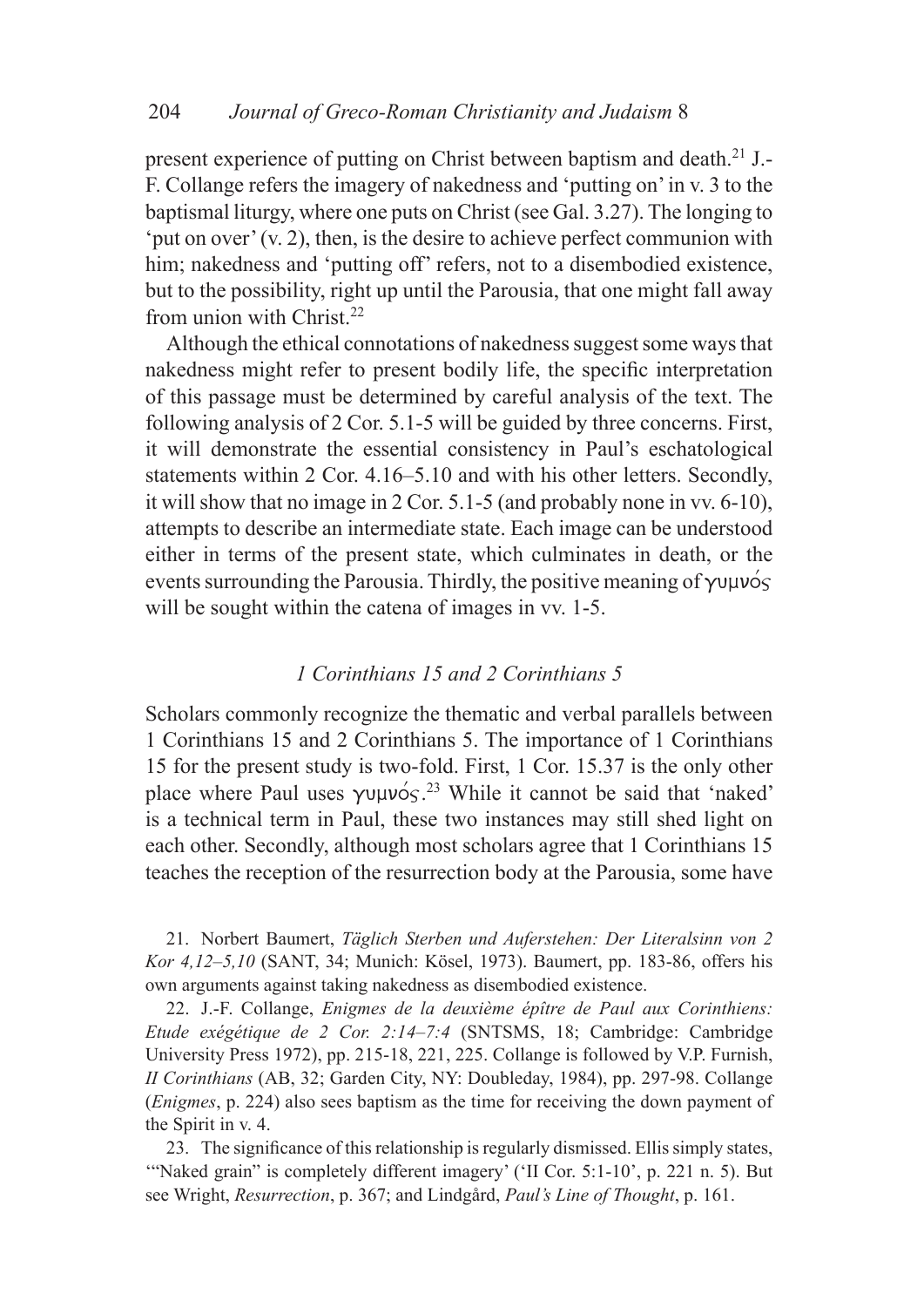claimed that 2 Cor. 5.1-5 places that event immediately after death. This greatly affects the interpretation of 'naked' in v. 3.

Perhaps the greatest problem with proposing a change between 1 Corinthians 15 and 2 Corinthians 5 is explaining what could have caused Paul to change his mind in such a fundamental way. One oftencited reason is Paul's close brush with death in Asia between the writings of 1 and 2 Corinthians (2 Cor. 1.8-11). The possibility of dying before the Parousia ostensibly convinced him to rethink the time for receiving the new body.24 Alternatively, Thrall suggests that Paul's ongoing experience of unity with Christ eventually convinced him that even death could not threaten that union in any way.25 Moule attributes the change to a Hellenization of Paul's thought in which the notion of matter was finally excluded from the eternal state. So the ruling concept of transformation in 1 Corinthians 15 was changed to that of replacement in 2 Corinthians 5.26 Finally, Boismard proposes that Paul abandoned Semitic anthropology, including the notion of a bodily resurrection, upon discovering that 'the Greeks are allergic to any notion of resurrection<sup>'.27</sup>

The idea that Paul made such a drastic change after writing 1 Corinthians 15 has not set well with many scholars.28 For one thing, this would open him up to the charge of fickleness—a charge he was eager to avoid (see 2 Cor. 1.15-25; 2.17). In addition, Paul's life-threatening experience in Asia was hardly his first brush with death (see 2 Cor. 11.23-26; Acts 14.5- 6, 19), nor was it the first time he had to deal with the death of believers

24. See Hettlinger, '2 Corinthians 5:1-10', p. 186; Schmithals, *Gnosticism in Corinth*, p. 260; W.D. Davies, *Paul and Rabbinic Judaism: Some Rabbinic Elements in Pauline Theology* (Philadelphia: Fortress Press, 1980), pp. 317-18. For criticism of Schmithals, see Demke, '2. Korinther 5,1-10', p. 590.

- 25. Thrall, *Second Corinthians*, I, pp. 398-99.
- 26. Moule, 'Paul and Dualism', pp. 107, 118.
- 27. Boismard, *Our Victory*, p. 82.

28. For example, Lindgård, *Paul's Line of Thought*, pp. 5-7, 131-32; H.A.A. Kennedy, *St Paul's Conception of the Last Things* (London: Hodder & Stoughton, 1904), pp. 264-72; A. Plummer, *A Critical and Exegetical Commentary on the Second Epistle of St Paul to the Corinthians* (ICC; New York: Charles Scribner's Sons, 1915), pp. 160-64; H.L. Goudge, *The Second Epistle to the Corinthians* (London: Methuen & Co., 2nd edn, 1928), pp. 45-55; J. Héring, *The Second Epistle of Saint Paul to the Corinthians* (London: Epworth Press, 1967), pp. 37- 38; F.W. Danker, 'Consolation in 2 Cor. 5:1-10', *CTM* 39 (1968), pp 552-56 (555); A. Lindemann, 'Paulus und die Korinthische Eschatologie: Zur These von einer "Entwicklung" im Paulinischen Denken', *NTS* 37 (1991), pp. 373-99.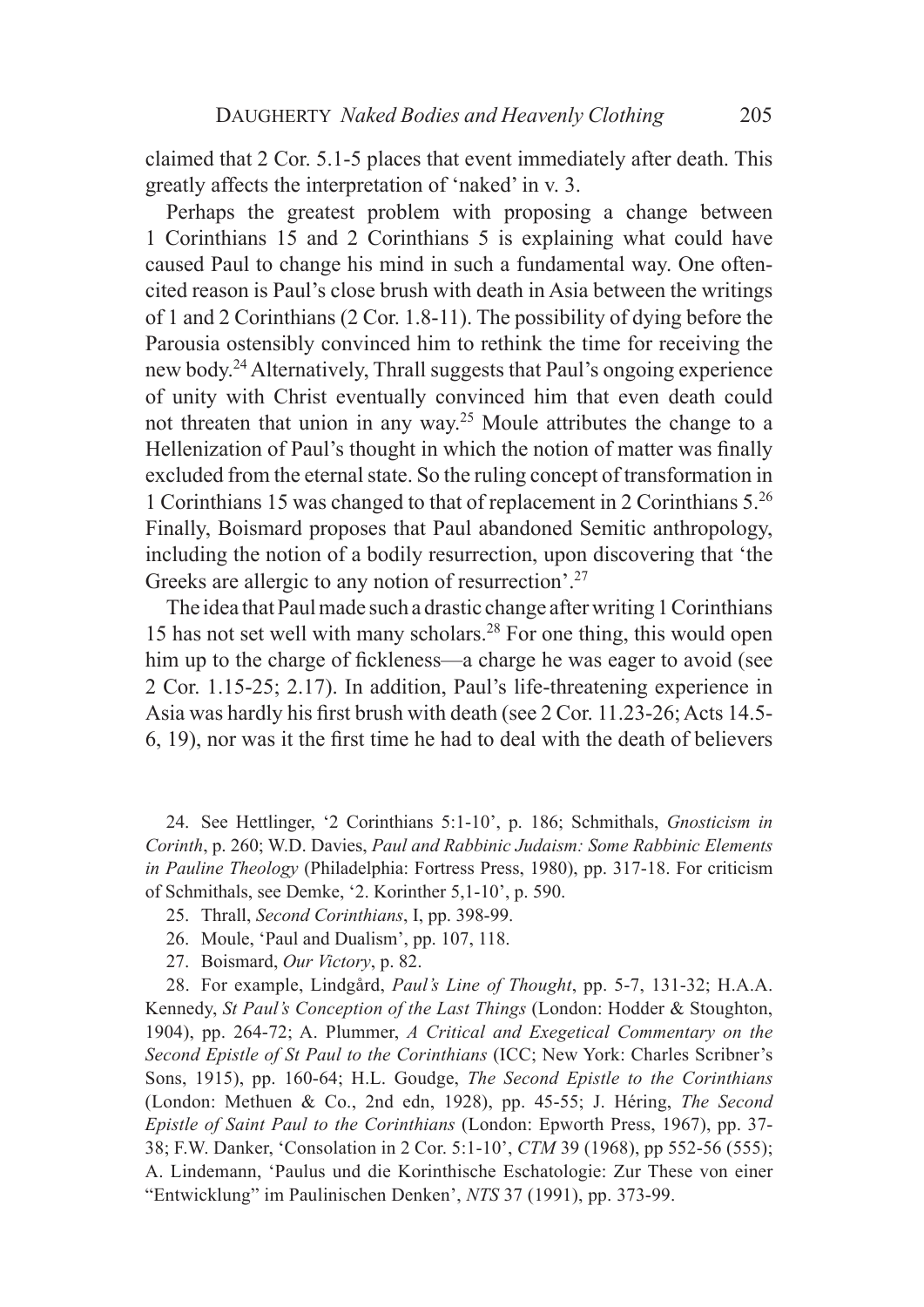(see 1 Thess.  $4.13$ -18).<sup>29</sup> Even if his personal expectation for living until the Parousia had changed, there is still abundant evidence that the focus of Paul's hope was the Parousia.30

Ultimately, the argument that Paul changed his mind must find support in a comparison of 1 Corinthians 15 and 2 Corinthians 5. While both passages are, broadly speaking, polemical, and both deal with the themes of death and hope, the differences are significant.<sup>31</sup> In 1 Corinthians 15, since Paul's opponents seem to have assumed that all flesh is the same (v. 35), they could only conceive of eternity in a body in the most vulgar terms.32 The Corinthians may have asked how a bodily resurrection was possible or even desirable. Paul used the analogy of a 'naked seed' ( $\gamma$ UUU) kort kow, v. 37) to illustrate that the present form of the body will not hinder the glory of the future body. The important thing here is that, even though Paul uses the metaphor of the naked seed for the body after death, nakedness is presented as a condition *of* the body, not separation *from* the body; it is precisely the body that is naked, and it is naked in comparison with the resurrection body.33

The context of 2 Cor. 2.14–7.4 is also polemical, but the issue was

29. Hanhart, 'Paul's Hope', p. 449. It is far from certain that Paul ever assumed that he would live until the Parousia. See C.E.B. Cranfield, 'Thoughts on New Testament Eschatology', *SJT* 35 (1982), pp. 497-512; B. Witherington III, 'Transcending Immanence: The Gordian Knot of Pauline Eschatology', in K.E. Brower and M.W. Elliott (eds.), *Eschatology in Bible and Theology: Evangelical Essays at the Dawn of a New Millennium* (Downers Grove, IL: InterVarsity Press, 1997), pp. 171-86.

30. See Rom. 8.11, 18-25; 1 Cor. 15; Eph. 4.30; Phil. 3.20-21; Col. 3.4; 1 Thess. 4–5; 2 Thess. 2.1-12. In the Pastoral Epistles, see 1 Tim. 6.14-15; 2 Tim. 4.1, 8; Tit. 2.13. Wright, *Resurrection*, p. 365, notes that, if Paul did change his view between 1 and 2 Corinthians, he must have changed it back before writing Romans not many months later.

31. See A.C. Thiselton, *The First Epistle to the Corinthians: A Commentary on the Greek Text* (NIGTC; Grand Rapids: Eerdmans, 2000), pp. 1172-78, for a survey of the possible issues behind 1 Corinthians 15.

32. J. Héring, *The First Epistle of Saint Paul to the Corinthians* (London: Epworth Press, 1962), p. 173. See Thiselton, *First Corinthians*, p. 1262.

33. The image of a naked seed as a metaphor for the body planted at burial occurs in the Talmud in a discussion of the resurrection (*b. Sanh.* 90b; c. 150 ce), but no anthropological dualism is implied. See O. Michel, 'κόκκος,' *TDNT*, III, pp. 810-14 **(**811 n. 4); H. Conzelmann, *1 Corinthians* (Hermeneia; Philadelphia: Fortress Press, 1975), p. 281 n. 14. It is especially odd, then, that J. Lambrecht cites 1 Cor. 15.37 as evidence that nakedness refers to a disembodied intermediate state (J. Lambrecht, *Second Corinthians* [SP, 8; Collegeville, MN: Liturgical Press, 1999], p. 83).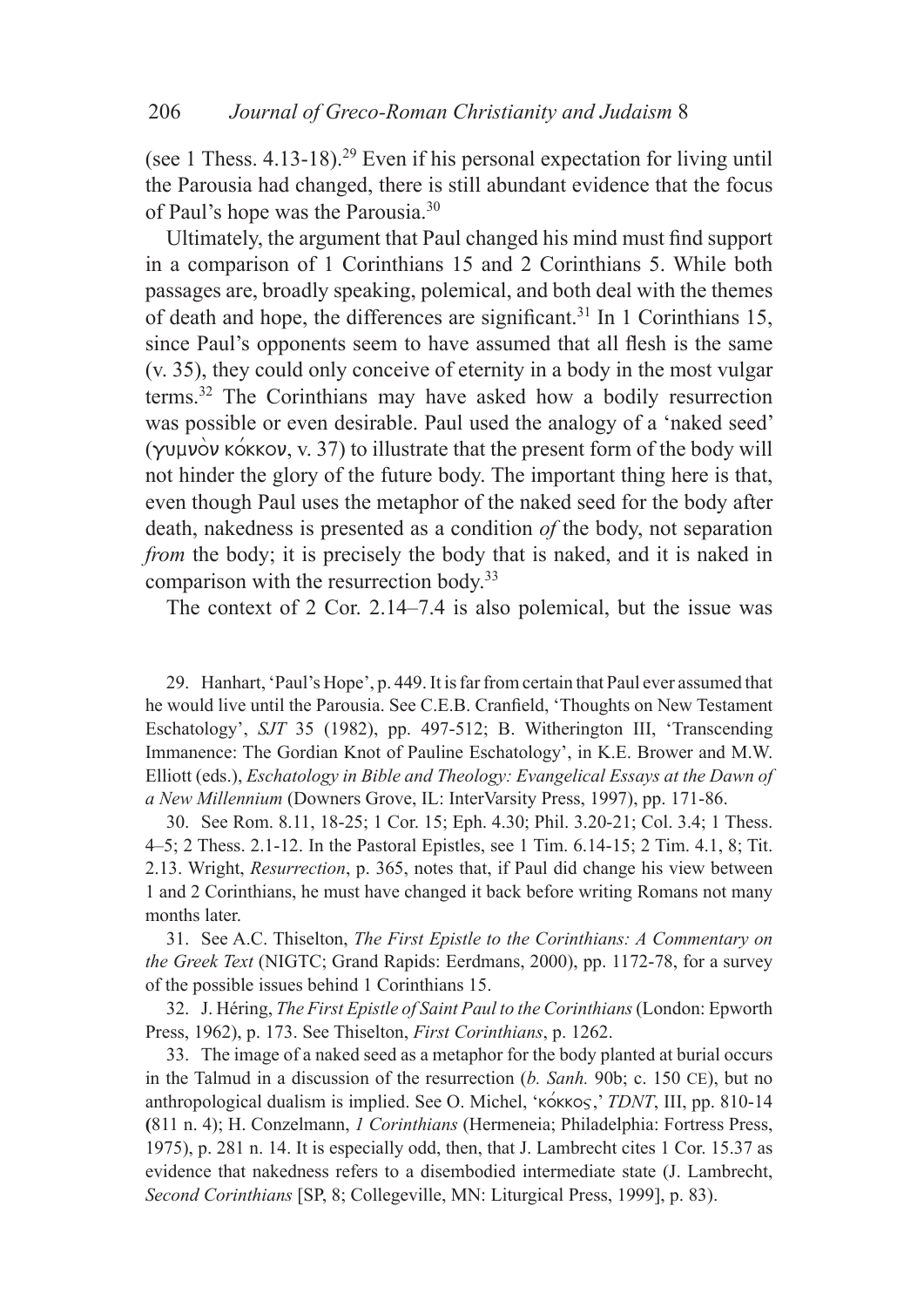not the nature of the resurrection body as such. Paul was defending the nature and consistency of his ministry in the light of his failure to return to Corinth and in the light of his suffering. The polemical element can probably be discerned in 4.2-6, and the description of the body as a mere 'tent' ( $\sigma \kappa$ n $\nu$ os, 5.1) may be aimed at those who think they already have the resurrection body.34 The polemical element, however, is interwoven with comfort early on  $(1.3-11)$ , and, although Paul is relating his personal hope, the language of encouragement around this passage (4.1, 16; 5.6) could serve to assure his readers as well.

The first direct connection with 1 Corinthians 15 in 2 Corinthians 5 may be 'for we know' ( $o\ddot{\delta}$ αμεν γάρ, 5.1), which some scholars take as Paul's reference to his earlier teachings.<sup>35</sup> Even if 'for we know' is merely rhetorical, it is difficult to believe that the Corinthians would have missed the verbal connections with 1 Corinthians 15, and 'for we know' would be an immensely odd way of introducing material that actually contradicted previous teachings.

First Corinthians 15 and 2 Corinthians 5 present a mixture of contexts that include polemic and exhortation. In 1 Corinthians 15, however, the issue is precisely the nature of the resurrection body and the time of its reception. The eschatological descriptions of 2 Corinthians 5 serve to explain Paul's hope in the midst of his sufferings; they are given with a freer use of poetic language. As a result, 1 Corinthians 15, while containing its own unique elements, is a more detailed treatment of the resurrection body, and could even provide interpretive guidance for reading 2 Corinthians 5. This conclusion is bolstered if 'for we know' in 2 Cor. 5.1 is a conscious invitation for Paul's readers to hear his new words in the light of what he had already said in 1 Corinthians 15.

<sup>34.</sup> Furnish, *II Corinthians*, p. 246; Héring, *Second Corinthians*, p. 29; C. Roetzel, '"As Dying and Behold We Live": Death and Resurrection in Paul's Theology', *Int* 46 (1992), pp. 5-18 (15).

<sup>35.</sup> A. Feuillet, 'La demeure céleste et la destinée des chrétiens. Exégèse de 2 Co 5,1-10 et contribution à l'étude des fondements de l'eschatologie paulinienne', *RSR* 44 (1956), pp. 161-92 (175-76); Martin, *2 Corinthians*, p. 102. For the contrary view, see Lambrecht, *Second Corinthians*, p. 82; Furnish, *II Corinthians*, pp. 263-64; Thrall, *Second Corinthians*, I, p. 359 nn. 1170, 1171.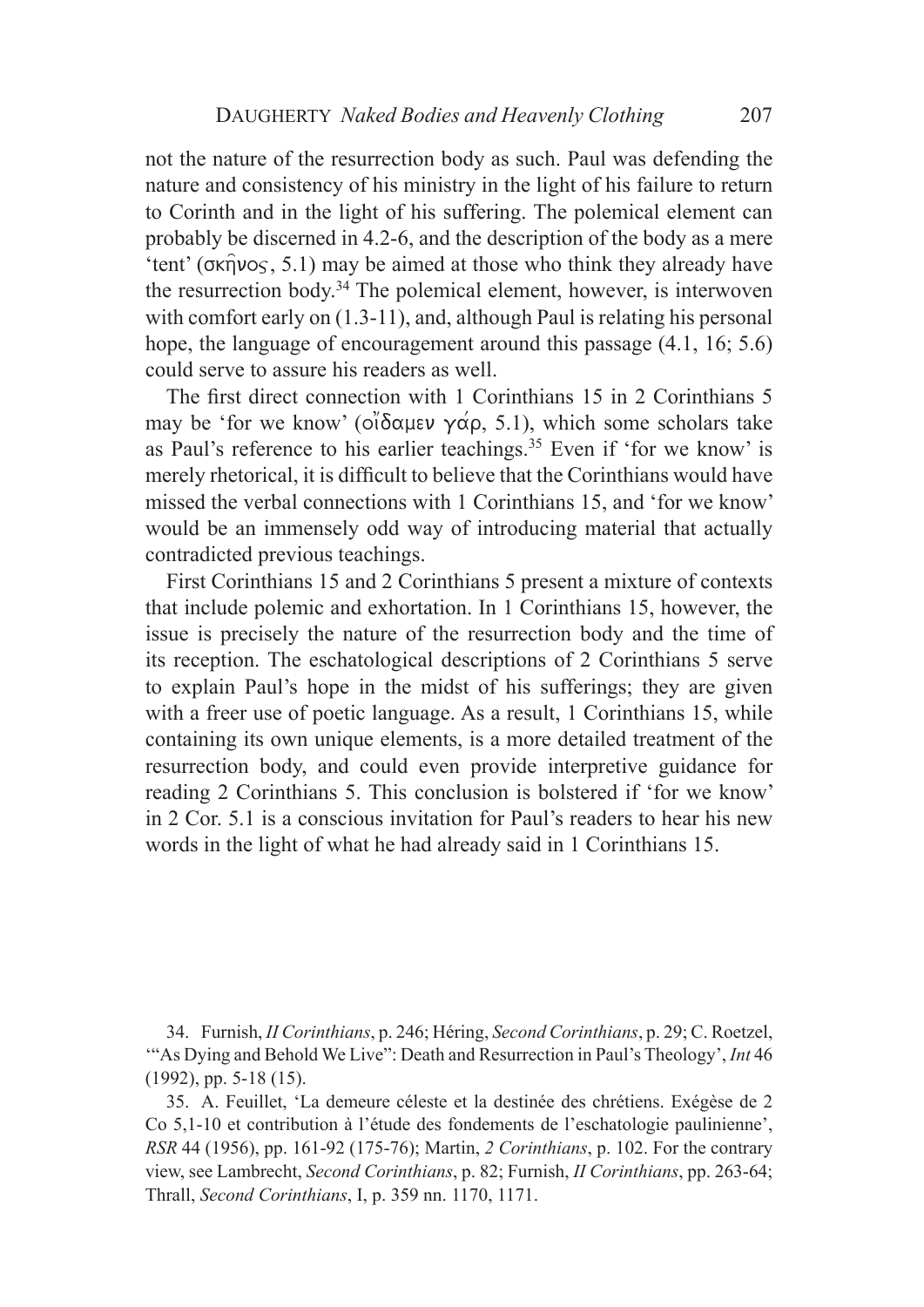### *2 Corinthians 5.1-5*

### *The Immediate Context*

Against triumphalistic ideas that had spawned criticism of his ministry, Paul asserted the value of his sufferings in 2 Cor. 4.10-12 (see  $1.3$ -11).<sup>36</sup> The revelation of God's treasure in 'earthen vessels' ( $\acute{o}$  $\sigma$  $\tau$  $\rho$  $\alpha$  $\acute{\kappa}$  $\gamma$  $\alpha$  $\varsigma$  $\sigma$ KEUE $\sigma$ IV, V. 7) showed that divine power, rather than human ability, was at work in Paul. Against the pretenses of some (11.5, 13; cf. 3.1; 11.6; 12.1), Paul portrayed suffering as the mark of union with Christ (4.10). Two antitheses in 4.16-18 explain that Paul did not rely on external realities: (1) the 'inner person' ( $\zeta \in \alpha$   $\alpha \vee \beta \in \beta$ ) and the 'outer person' ( $\epsilon$ ξω ανθρωπος), and (2) 'the things which are seen' (τα βλεπόμενα) and 'the things which are not seen'  $(\tau \alpha \mu \eta)$   $\beta \lambda \epsilon \pi \phi \mu \epsilon \nu \alpha)$ . The first pair relates to the present dual experience of bodily suffering and spiritual renewal. The second antithesis is between present suffering, which is temporary, and future glory, which is presently unseen but eternal. These antitheses were immediately preceded by a reference to the resurrection (4.14), implying that the time for experiencing the eternal things is the resurrection. The introductory 'for' in 5.1 introduces another reason why Paul does not rely on things that are seen (4.18): because of his hope in a future building from God.<sup>37</sup> As Paul had taught in 1 Corinthians 15, Christian hope is oriented toward a future that is not limited by external and temporal realities, which will be realized at the Parousia.38

In a recent extensive study, Lindgård has argued that the contextual function of 4.16–5.10 overrules the doctrinal content of the text.<sup>39</sup> Paul's concern is to convince the Corinthians through an emotional appeal that he is 'sincere and frank'; in the process of opening his heart, he makes inconsistent statements. In fact, 'a more elaborate and harmonious self-

36. Other links between ch. 4 and  $5.1\n-10$  include  $\overrightarrow{\text{o}}$   $\delta$   $\alpha$ uev (5.1) with  $\epsilon$  $\delta$  $\acute{\text{o}}$  $\tau$ es  $(4.14)$ ; επίγειος οικία (5.1) with οστρακίνοις σκεύεσιν (4.7); κατεργασάμενος (5.5) with κατεργάζεται (4.17); and θαρρούντες ούν πάντοτε (5.6) with ouk  $\epsilon$ γκακούμεν (4.1, 16).

37. So also  $\kappa \alpha$   $\gamma \alpha \rho$  at the beginning of 5.2 (Lindgård, *Paul's Line of Thought*, pp. 130, 149).

38. A. Lincoln, *Paradise Now and Not Yet: Studies in the Role of the Heavenly Dimension in Paul's Thought with Special Reference to his Eschatology* (SNTSMS, 43; Cambridge: Cambridge University Press, 1981), pp. 59-60.

39. Lindgård, *Paul's Line of Thought*, pp. 2-3, 22-27, 86-87 (esp. n. 15), 90, 137, 157-58, 176, 220, 223.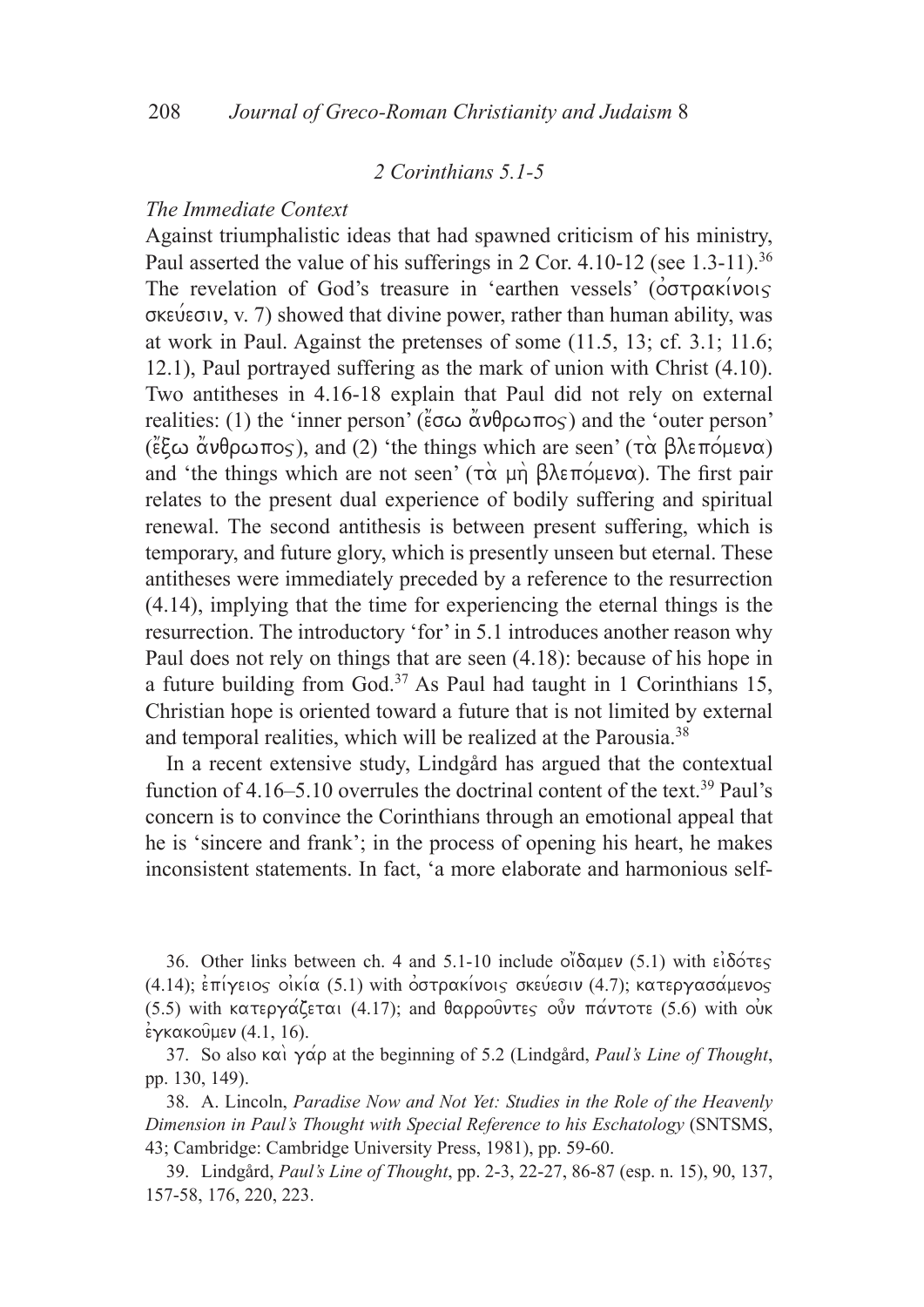description would inspire less confidence in the sincerity of the author'.<sup>40</sup> A primary example of this inconsistency is the putative switching back and forth between 'dualistic' and 'holistic' language.<sup>41</sup> For example, in v. 3, 'Paul interrupts his dualistic train of thought describing his present state in 5.2 by referring, in a holistic way, to the future when his longing is fulfilled'.<sup>42</sup>

Some of the alleged inconsistencies will be dealt with in the analysis below, but the general coherence of Lindgård's argument is disputable. As far as the doctrinal content of the letter is concerned, it is simply not clear how Paul's emotional openness is supposed to inspire the Corinthians to respect and sympathize with him. Nor does it adequately explain the detail of Paul's discussion. The idea that a less consistent presentation would actually help Paul appear more sincere does not even square with Lindgård's own assertions. The belief that Paul wanted to avoid the charge of inconsistency is one of the reasons Lindgård rejects a change in eschatology between 1 Corinthians 15 and 2 Corinthians 5.43 The desire for harmony is also the reason Lindgård rejects the 'normal' Hellenistic (i.e. dualistic) reading of 'naked' in v. 3; fear of a disembodied intermediate state contradicts Paul's desire to die and be with the Lord in v. 8.44 In the end, the question of Paul's consistency must be answered by detailed attention to the text.

#### 40. Lindgård, *Paul's Line of Thought*, p. 90.

41. Lindgård, *Paul's Line of Thought*, pp. 3, 165 n. 199, 225. Other examples of alleged inconsistencies include an attitude of indifference about his sufferings in 4.16– 5.1 versus his emotional distress in 5.2-4 (p. 176), discontinuity versus continuity in the relation of the old body to the new (pp. 169, 177-79, 224), an assumption of dying before the Parousia in 5.1 versus the anticipation of living until the Parousia in vv. 2-4 (pp. 3, 223) and the juxtaposition of the ideas of 'the parousia as a downward direction' of receiving a new body with 'the ascent of the self with an upward direction' (p. 152 n. 166). In addition, while it is not necessarily an inconsistency, Lindgård (pp. 4, 89, 137, 221) stresses that the sufferings in 4.16–5.1 have functional significance (e.g. bringing about glory), whereas those in 5.2-5 are purely negative.

42. Lindgård, *Paul's Line of Thought*, p. 169. Furthermore, Lindgård (p. 89) states that the 'dualistic turns in 5:6, 8, 9' actually 'destroy the argumentation in 5:1-5', meaning that Paul's desire in vv. 1-5 is to receive the resurrection body at the Parousia, while in vv. 6, 8 and 9 he wants to be absent from the body and present with the Lord immediately after death, probably in heaven (see pp. 131, 155, 223-24). This reading of vv. 6-10 will be addressed below.

43. Lindgård, *Paul's Line of Thought*, p. 165 n. 199. He states, 'a change in doctrines would poorly suit the character of 2 Cor 1–9' (p. 132).

44. Lindgård, *Paul's Line of Thought*, pp. 164-65.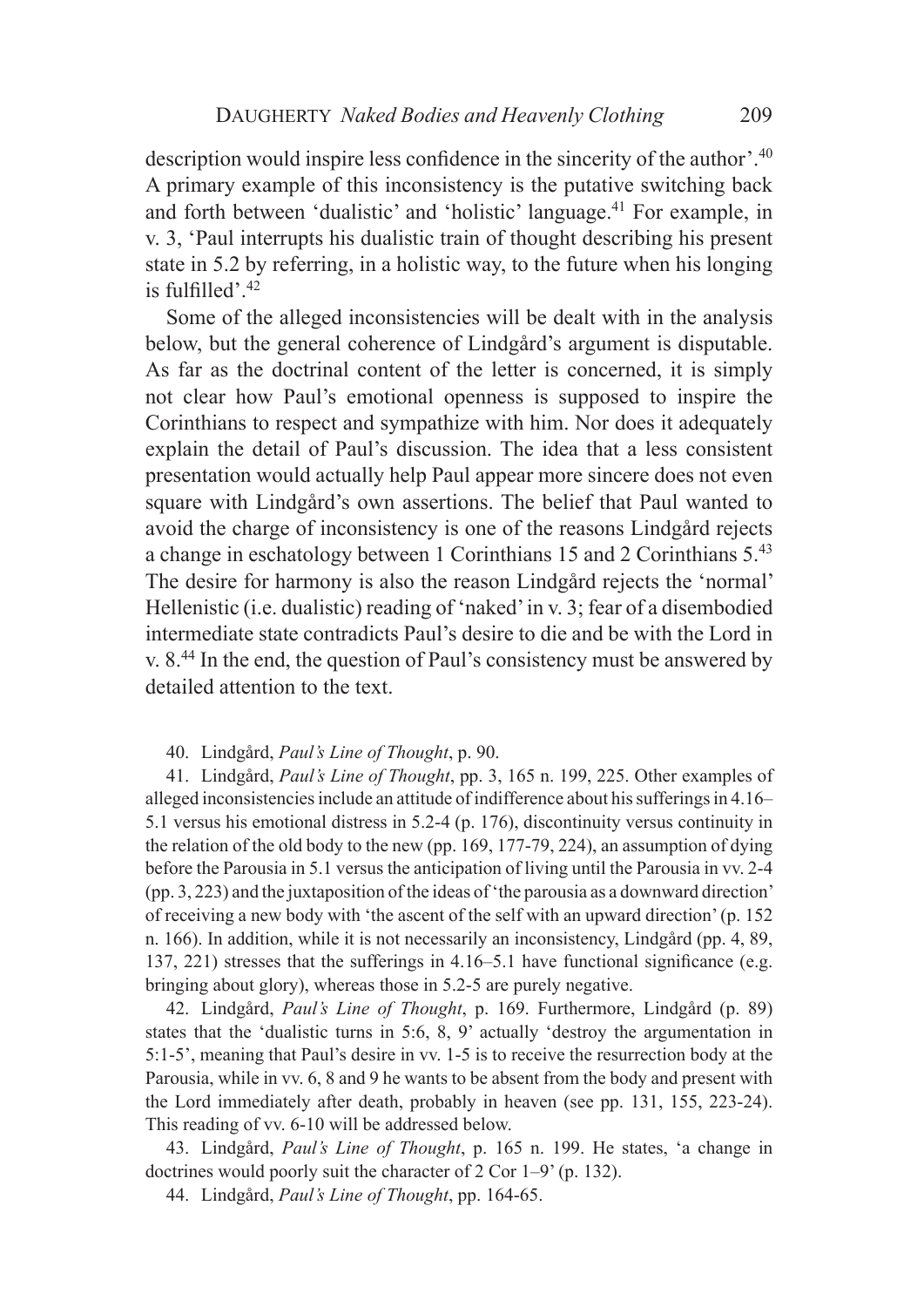### *The Images and Chronology of Verses 1-5*

The comparison of 2 Corinthians 5 and 1 Corinthians 15 has already suggested a way that nakedness can refer to the present condition of the body, but it must also be shown how nakedness in 2 Cor. 5.3 fits into the dense collection of images in vv. 1-5. These verses have been a minefield for interpreters. Verses 1-2 relate the assurance of having a 'building from God' ( $\overrightarrow{\text{oko}}$ Colin) ex  $\theta$  and a 'heavenly dwelling' ( $\overrightarrow{\text{ro}}$  oikhth- $\rho$ iov...to  $\epsilon \xi$  ou $\rho \alpha$ vou), which is contrasted with the 'earthly tent-house'  $(\eta \epsilon \pi)$   $\gamma$  ends...oik $(\alpha \tau)$  or  $(\eta \nu)$  that will be provided in the event that the earthly house is 'dismantled' ( $\kappa \alpha \tau \alpha \lambda \psi \omega$ ). To receive the heavenly dwelling is to 'put on over' ( $\epsilon \pi \epsilon \nu \delta \omega \omega \alpha$ ) in vv. 2 and 4. Once clothed, Paul will 'not be found naked' (ou  $\gamma$ uµvoi ευρεθησόμεθα, v. 3), and what is mortal will be 'swallowed up by life' ( $\kappa \alpha \tau \alpha \pi \partial \hat{\theta} \hat{\eta} \tau \partial \theta \nu \eta \tau \partial \nu \hat{\upsilon} \pi \partial \tau \hat{\eta} \varsigma$  $\zeta\omega\hat{\eta}_S$ , v. 4). Paul has been 'prepared' (κατεργάζομαι) for this by God, who gave him the 'down payment'  $(\alpha \rho \rho \alpha \beta \omega \nu)$  of the Spirit (v. 5).

The diversity and mixture of metaphors warns against taking any of them as precise metaphysical descriptions. There are two main groups: building/dwelling imagery and clothing imagery.45 Verse 1 presents Paul's only clearly figurative use of  $\vec{o}$  iki $\alpha$ .<sup>46</sup> Thrall surveys nine interpretations of the dwelling imagery and concludes that it refers to the individual bodies of believers.47 Against this, some have interpreted vv. 1-4 as descriptions of corporate realities.48 The evidence cited includes the present tense of  $\chi$ <sup>2</sup> ('we have'), which supposedly requires that the building must refer to a present possession of believers, and the term  $\alpha \chi \epsilon \rho$ ('not made with hands') as a designation for the age to come.

On the other hand, since 'we have' occurs in the apodosis of a conditional clause, it is possible that the present tense still has a future reference.<sup>49</sup>

45. Verses 6-10 add the imagery of homecoming.

46. The corresponding idea of 'household' is present in 1 Cor. 16.15 and Phil. 4.22. See also Acts 7.47; 2 Tim. 3.6; Heb. 3.2-4, 6. Similar imagery is found in Job 4.19, 21; and Wis. 9.15. See O. Michel, 'οἰκία', *TDNT*, V, pp. 119-34 (132).

47. Thrall, *Second Corinthians*, I, pp. 363-67.

48. Robinson, *Body*; Ellis, 'II Cor. 5.1-10'. Hanhart, 'Paul's Hope', pp. 453-54 and Furnish, *II Corinthians*, p. 297, also defend a corporate interpretation.

49. Plummer, *Second Corinthians*, p. 144. A.T. Robertson, *A Grammar of the Greek New Testament in the Light of Historical Research* (Nashville: Broadman, 3rd edn, 1934), p. 1019; Ridderbos, *Paul*, pp. 500-501; Barnett, *Second Corinthians*, p. 257 n. 8; Furnish, *II Corinthians*, p. 265; Lambrecht, *Second Corinthians*, p. 82.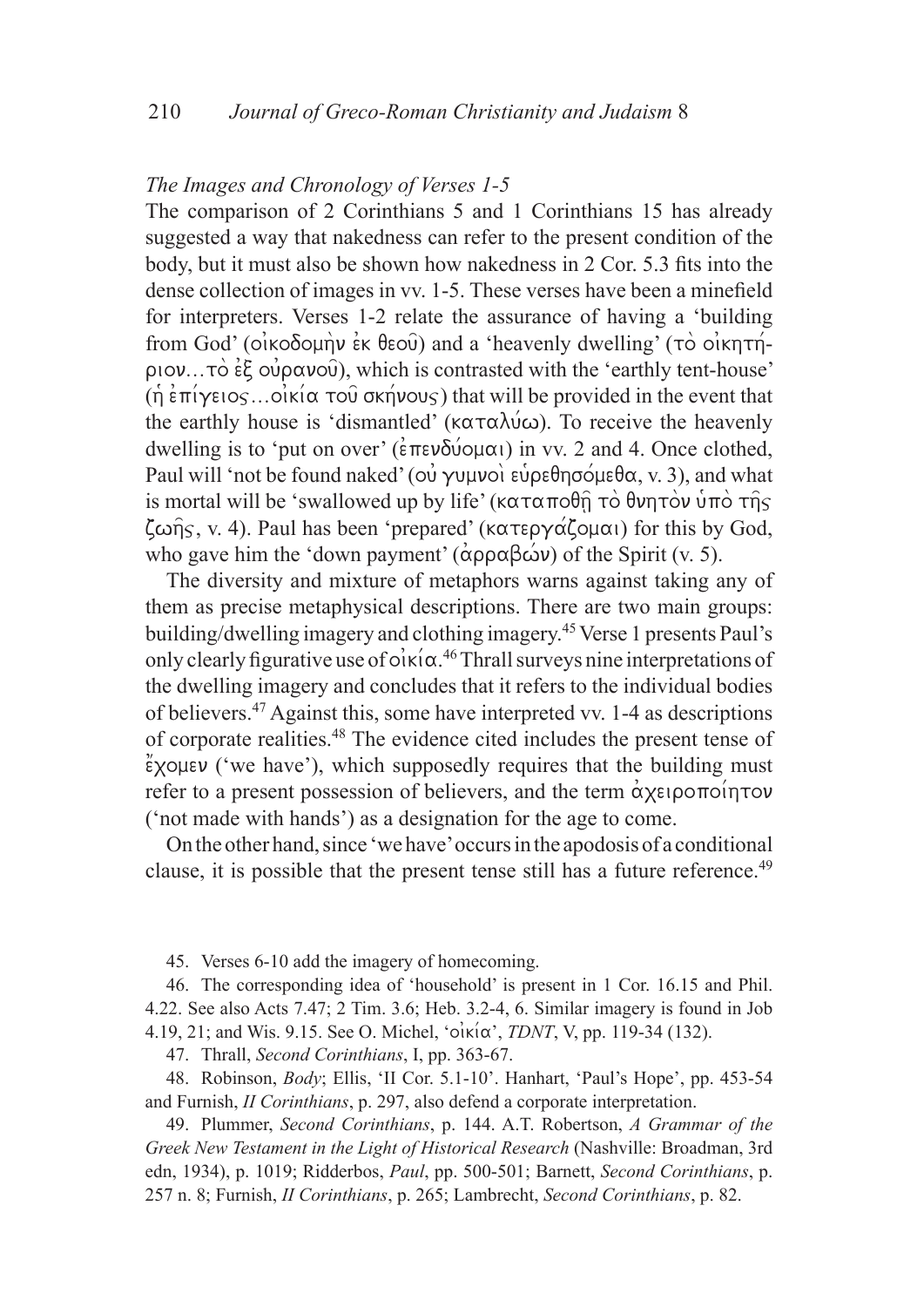Such is the case in Rom. 7.3, which is grammatically parallel.<sup>50</sup> There, a wife is said to be free ( $\epsilon \lambda \epsilon \theta \epsilon \rho \alpha \epsilon \sigma \tau(\nu)$ ) if her husband dies ( $\epsilon \alpha \nu$ ...  $\dot{\alpha}$ ποθάνη  $\dot{\delta}$  άνήρ). Despite the present tense, this certainly does not mean that the wife is free while her husband is still living.<sup>51</sup> The statement 'we have', then, can still refer to a heavenly dwelling that will only become a possession in the future.

The case that 2 Corinthians 5 has individual bodies in view is strengthened by the connection of 2 Cor. 5.1-5 with ch. 4 and with 1 Corinthians 15. In the latter, the clothing and 'naked seed' imagery elaborates the ruling metaphor of bodily transformation ('we will be changed',  $\alpha\lambda\lambda\alpha\gamma\eta\sigma\sigma\mu\epsilon\theta\alpha$ , v. 51). In 2 Corinthians 4 and 5, several phrases support the individual against the corporate focus: 'earthen vessels' (4.7), 'our body' (4.10), 'our mortal flesh' (4.11), 'our outward person' (4.16), 'at home in the body' (5.6), 'absent from the body' (5.8) and 'the things done in the body' (5.10). After the review of physical hardships in ch. 4, 'our earthly tent-house' makes perfect sense as a reference to Paul's somatic solidarity with the present age.

But does Paul mean that the building from God will be acquired *immediately* upon the dismantling of the tent-house?<sup>52</sup> One clue might come in the description of the body as coming 'from heaven' ( $\epsilon \xi$   $\alpha \gamma \alpha \nu \alpha \nu$ ) in v. 2. Feuillet believes this goes beyond the description of the body as merely 'in heaven' ( $\epsilon v \tau \circ i \in \partial \rho \alpha v \circ i \in \Omega$ ) in v. 1; it indicates that Christians in some sense wait for the body to come at the Parousia.53 This may be overly subtle. Thrall denies that Paul is hoping for the body at the

50. See also 1 Cor. 7.39; 8.8; 14.23; 15.36; 2 Cor. 3.16.

51. See Martin, *2 Corinthians*, p. 104; Osei-Bonsu, 'Resurrection Body', p. 86; A. Oepke, 'επενδύω', *TDNT*, II, pp. 320-21; and Harris, *Second Corinthians*, pp. 376-77.

52. Lincoln argues against this view of Davies and Hettlinger (Lincoln, *Paradise Now*, p. 63 n. 38; cf. Davies, *Paul and Rabbinic Judaism*, pp. 314-18; Hettlinger, '2 Corinthians 5:1-10', pp. 185-87). See also J. Vos, *The Pauline Eschatology* (Grand Rapids: Eerdmans, 1952), p. 188; U. Borse, 'Zur Todes- und Jenseitserwartung Pauli nach 2 Kor 5,1-10', *BibLeb* 13 (1972), pp. 129-38.

53. Feuillet, 'La demeure', p. 375 and n. 21. Feuillet's view is more complex than simply reception of the body at the Parousia. With an eye toward the Two Adams theme of 1 Cor. 15.47-48, he understands the building Christians have in the heavens as the resurrected body of Christ. As 'first fruits', however, Christ's resurrected body already includes the glorified body of all Christians, who will enjoy it immediately at death because they will be in the presence of Christ (Feuillet, 'La demeure', pp. 367-78).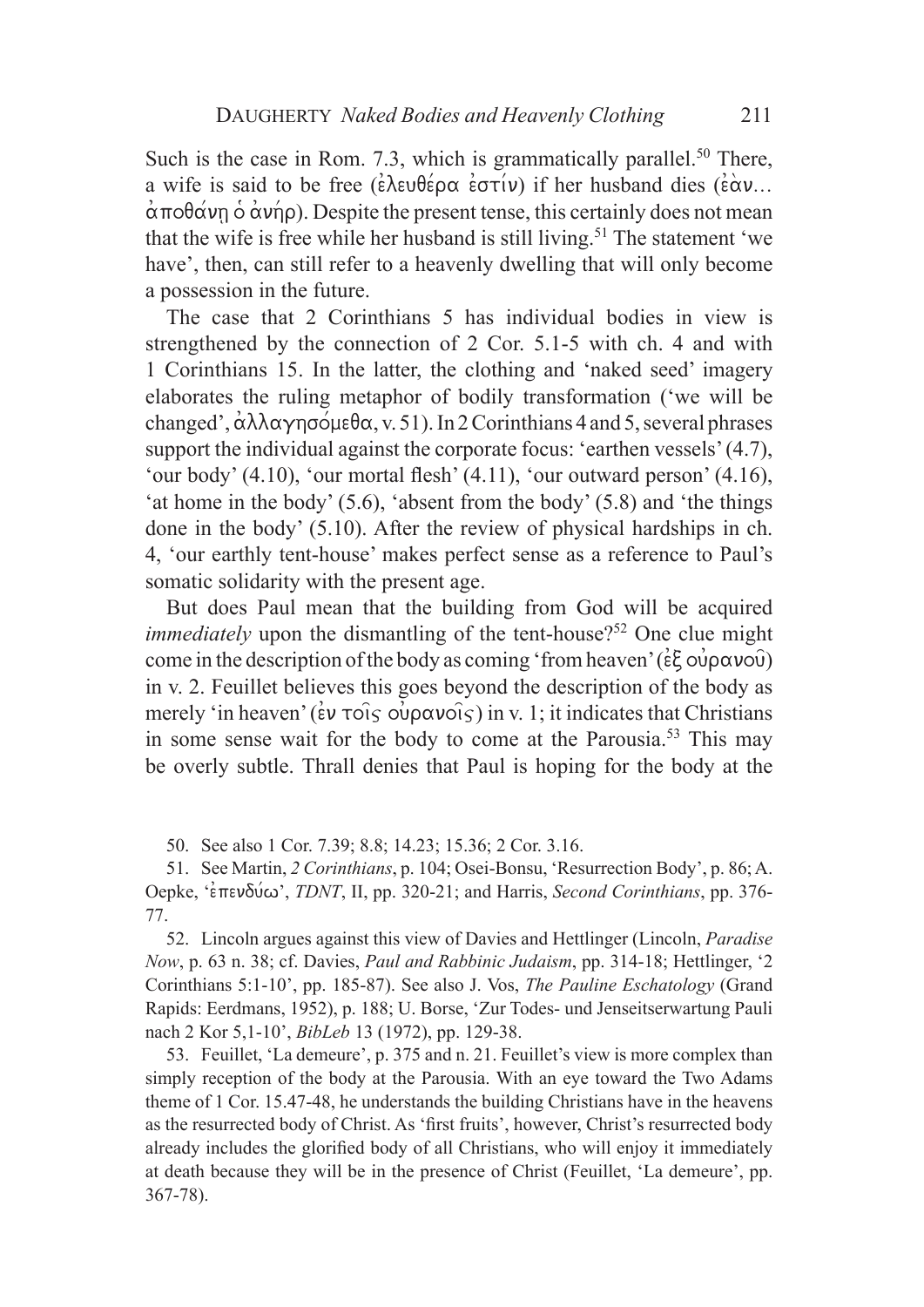Parousia in v. 2, but she is guided by her belief that Paul has changed his eschatology since 1 Corinthians 15.<sup>54</sup> She also assumes that concern over the interim state would have influenced Paul's language. The same can be said of Harris's suggestion: Paul will acquire a spiritual body at death, which is an 'ideal' possession that will later be 'actualized' by the reception of the resurrection body at the Parousia.<sup>55</sup> Harris avers that the promise of a resurrection body at the Parousia would be insufficient for Paul, who needed comfort regarding the *moment* of death.<sup>56</sup> These interpretations tend to neglect the significance of the language of being 'found' in v. 3, which, it will be argued below, indicates that Paul is not seeking consolation about the moment of death at all, but about the prospect of appearing before the judgment seat of Christ at the Parousia (see 2 Cor. 5.10). In the end, there is no reason to suppose that Paul could not simply move from death to the Parousia 'without concentrating on the interval in between'.57

The first reference to the body in v. 1 is 'tent-house'  $(\hat{n}...\hat{o})\times(\alpha\neq0)$  $\sigma$ Kn/vous), which may reflect a Hebrew designation for the tabernacle.<sup>58</sup>

54. Thrall, *Second Corinthians*, I, pp. 368-70, contra Lincoln, *Paradise Now*, pp. 63-64.

55. Harris, *Second Corinthians*, p. 378. Harris is also influenced by his belief that Paul's hope in 2 Cor. 5.8 'seems to depict a conscious fellowship with Christ during the interval between death and resurrection' (p. 378 n. 53). This will be addressed below.

56. Harris, *Second Corinthians*, p. 380.

57. J. Gillman, 'A Thematic Comparison: 1 Cor 15:50-57 and 2 Cor 5:1-5', *JBL*107 (1988), pp. 439-54 (442). So Lindgård, *Paul's Line of Thought*, p. 136. Hettlinger's comment about the intermediate state deserves more attention than it has received: 'The fact that for nineteen centuries the Parousia has not come and Christians in their millions have died has inevitably made the question of the "intermediate state" of much greater interest for us than it was for the Church of the first century' (Hettlinger, '2 Corinthians 5:1-10', p. 192). See also Hanhart, 'Paul's Hope', p. 452.

58. Hanhart, 'Paul's Hope', p. 454. For the temple/tabernacle connection, see especially Wagner, 'Tabernacle', pp. 145-65; J. Dupont,  $\Sigma YN XPI\Sigma T\Omega I:$  *L'union avec le Christ suivant Saint Paul. Première partie: 'Avec le Christ' dans la vie future* (Paris: Desclée de Brouwer, 1952), p. 146; Feuillet, 'La demeure', pp. 366-67; and Collange, *Enigmes*, p. 195. Although  $\sigma \times \hat{\eta} \times \sigma$  only occurs in the New Testament in 2 Corinthians 5, it is a synonym for  $\sigma \hat{\omega} \mu \alpha$  in Wis. 9.15. Second Peter 1.13-14 uses σκήνωμα for the body that will be put off at death. In light of 1 Chron. 9.23 (οίκος  $\tau$  $\eta$  s  $\sigma$  $\kappa$  $\eta$  $\upsilon$  $\eta$  s) and 6.33 ( $\sigma$  $\kappa$  $\eta$  $\upsilon$  $\eta$ ), Lindgård, *Paul's Line of Thought*, pp. 141-42, 146-47, agrees that Paul may intend tabernacle and temple imagery.  $\dot{o}$ <sub>i</sub> $\dot{o}$ <sub>i</sub> $\dot{o}$ <sub>p</sub> is used for the temple in Jerusalem (see 1 Chron. 26.27; Tob. 14.5; 1 Esd. 2.30; 4.51; 5.64;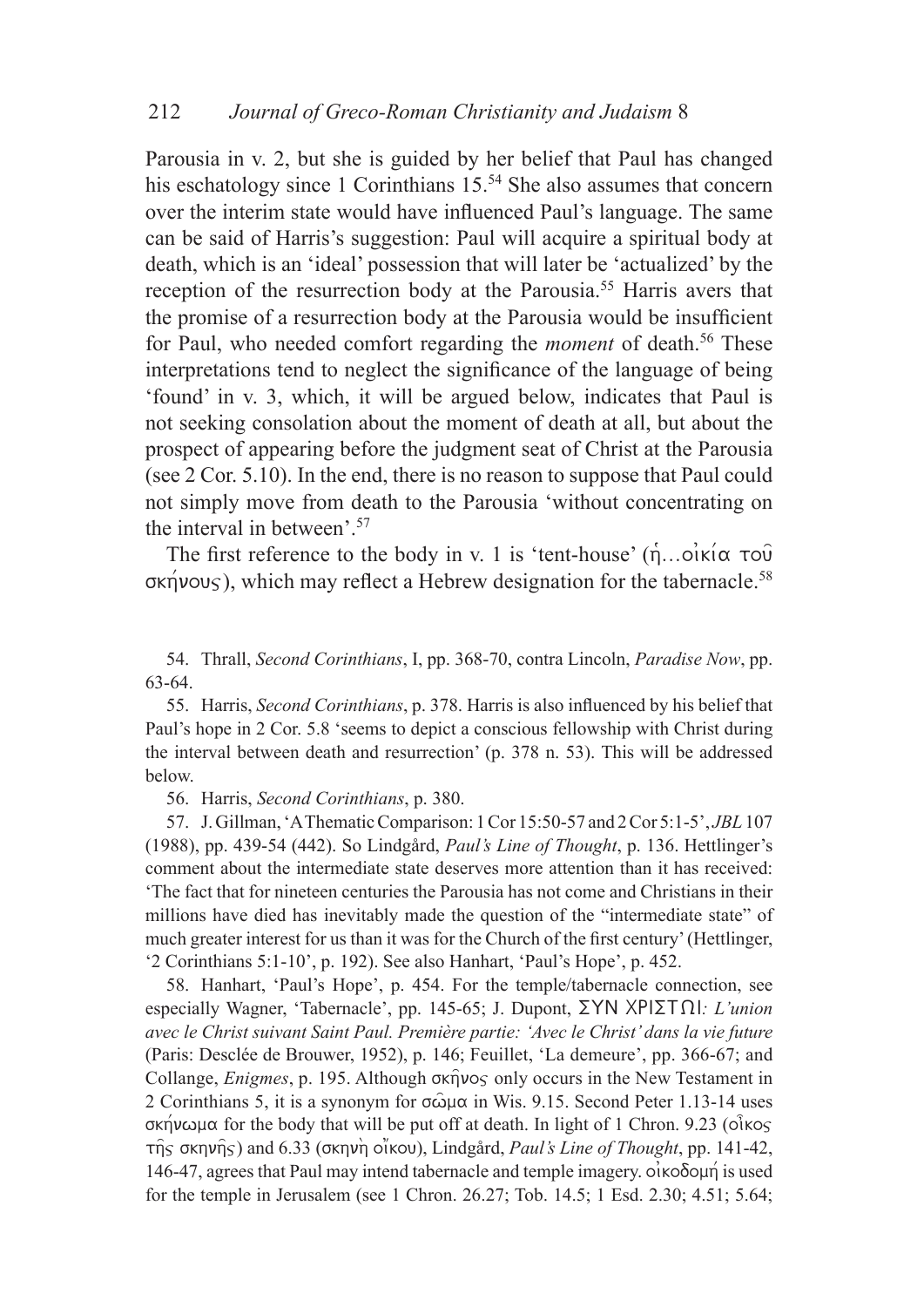This may be related to another Pauline metaphor. Typically, Paul used temple imagery for the corporate church (see 1 Cor. 3.16-17; 2 Cor. 6.16; Eph. 2.21-22), but he applied it to individuals in 1 Cor. 6.12-20 to discourage immorality (v. 15).<sup>59</sup> Although the image in 2 Cor. 5.1a is the tabernacle rather than the temple, the change in the metaphor is based on the requirements of the immediate context; Paul is contrasting the temporary character of believers' current bodily condition with the permanence of the heavenly dwelling. So Paul could have modified a favorite metaphor to help emphasize the temporal/eternal contrast between believers' current state with what will be attained at the Parousia.<sup>60</sup>

'Dismantle' ( $\kappa \alpha \tau \alpha \lambda \psi \omega$ ) in v. 1 also has been used as a clue to the timing of the events in view in 2 Cor. 5.1-5.61 The image seems inappropriate for those who live until the Parousia. In light of the hardships recounted in 2 Corinthians 4, it is probable that Paul's first thought was of dying before the Parousia.62 But even if vv. 2-4 assume being alive at the Parousia, there is no real tension.<sup>63</sup> The question of whether or not Paul would live until the Parousia does not seem to be his concern here. As he had said in 1 Cor. 15.51, the same transformation awaits all believers, whether they sleep or not.

The description of the building as 'not made with hands' also points in the direction of the Parousia. The contrast between 'not made with hands' ( $\alpha$ xeipo $\pi$ oin $\pi$ os) and 'made with hands' (xeipo $\pi$ oin $\pi$ os) is

5.73; 6.6, 22; Mt. 24.1-2; Mk 13.1-2). On the connection between the temple imagery and the saying of Jesus connecting his resurrected body to the temple (Jn 2.18-22), see Dupont,  $\Sigma YN XPI\Sigma T\Omega I$ , p. 150.

59. Thiselton, *First Corinthians*, p. 474. So also Conzelmann, *1 Corinthians*, p. 112; C.K. Barrett, *The First Epistle to the Corinthians* (HNTC; Peabody, MA: Hendrickson, 1968), p. 151.

60. Michel, ' $o'$ i $\kappa'$ i $\alpha'$ , p. 133. For different views of the 'tearing down' of the tenthouse, see Lindgård, *Paul's Line of Thought*, pp. 135-38.

61. The word can apply to either the dismantling of a tent or the pulling down of a house. W. Michaelis, ' $\sigma \kappa \hat{\eta} \nu \sigma s$ ', *TDNT*, VII, pp. 381-83 (382).

62. Thrall, *Second Corinthians*, I, pp. 362-63; Lincoln, *Paradise Now*, p. 62. Collange, *Enigmes*, pp. 196-97, takes  $\epsilon \alpha v$  with the aorist subjunctive  $\kappa \alpha \tau \alpha \lambda \upsilon \theta \hat{\eta}$  as an imprecise 'whenever', referring to all suffering in the present life. Others who see a broader application include Gillman, 'Thematic Comparison', p. 446 and A.C. Perriman, 'Paul and the Parousia: 1 Corinthians 15.50-57 and 2 Corinthians 5.1-5', *NTS* 35 (1989), pp. 512-21 (517-18).

63. Contra Lindgård, *Paul's Line of Thought*, pp. 3, 223.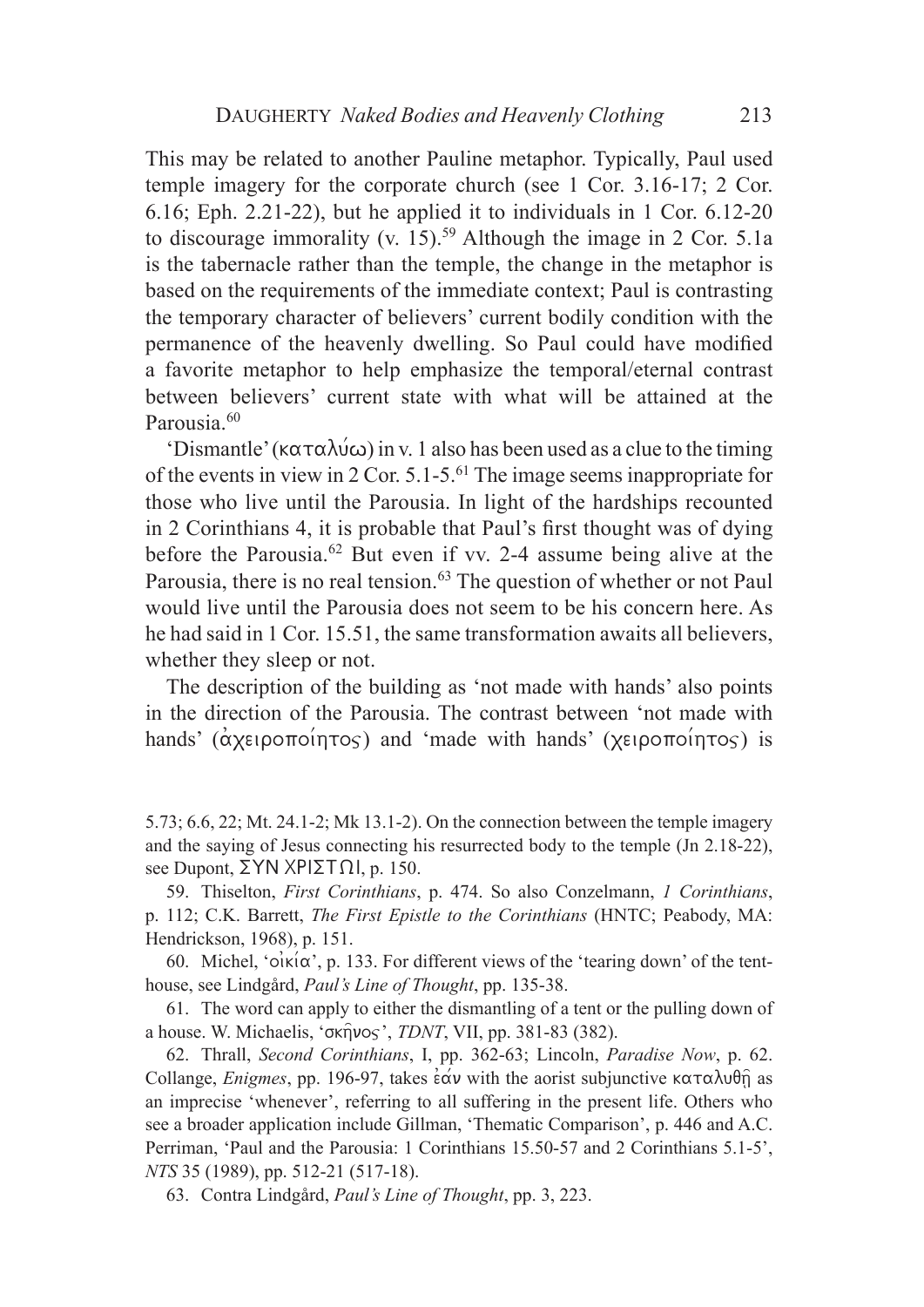often literally between things God has done and human works (e.g. Isa. 2.8; 45.12; 66.2; Acts 7.48-50; 19.26; Col. 2.11). This distinction does not fit 2 Cor. 5.1, however, since neither the heavenly nor the earthly body is a human construction. The key probably lies in Heb. 9.11, where 'a tent not made with hands' ( $\sigma$ kn $\nu$ n $\sigma$ s ou $\nu$  xeipo $\pi$ oun $\nu$  is further defined as 'not of this creation' (ou  $\tau \alpha v \tau \eta_S$   $\tau \hat{\eta}_S$  ktioses). Things 'made without hands' will become realities in the new age, and this will begin at the Parousia.<sup>64</sup>

The imagery of clothing, which becomes dominant in 2 Cor. 5.2-4, was also central in 1 Cor. 15.53-54. As a result, many scholars closely align the two passages.65 Moule, however, finds a distinction in the change from  $\epsilon \nu \delta \nu \epsilon \sigma \theta \alpha$  ('to put on') in 1 Cor. 15.53 to the double compound  $\epsilon \pi \epsilon v \delta \psi \epsilon \sigma \delta \alpha$  ('to put on over') in 2 Cor. 5.2, 4. He claims that 1 Corinthians 15 portrayed the resurrection body in terms of 'addition', whereas 2 Corinthians 4–5 conveys the idea of 'exchange'.<sup>66</sup> In fact, the evidence is not as clear-cut as Moule suggests. The idea of exchange could also be present in 1 Corinthians 15 ( $\alpha\lambda\lambda\alpha\sigma\alpha\omega$ , vv. 51-52; cf. Rom. 1.23), and 'put on over' ( $\epsilon \pi \epsilon \nu \delta \psi \epsilon \sigma \theta \alpha$ ) in 2 Cor. 5.2, 4 conveys the notion of 'addition' more clearly than 'put on' ( $\epsilon v \delta \acute{u} \epsilon \sigma \theta \alpha$ ). The fact that 'to put on over' (double prefix) in v. 2 is paralleled with 'having put on' (single prefix) in v. 3 militates against a sharp distinction in meaning.67

Verse 3 contains a textual variant with profound significance. Some manuscripts read 'having put off' ( $\epsilon \in \delta$ υσάμενοι), while others read 'having put on' ( $\epsilon v \delta v \sigma \alpha \mu \epsilon v o$ ). The latter reading has the strongest external evidence.<sup>68</sup> 'Having put off' may have arisen to avoid the apparent tautology, 'being clothed, we will not be found naked'.<sup>69</sup> If, however, ei<sup>1</sup>

64. Ellis, 'II Cor. 5.1-10', p. 217.

65. Ridderbos, *Paul*, p. 501; Ellis, 'II Cor. 5.1-10', p. 218; Osei-Bonsu, 'Resurrection Body', pp. 86-87; Gordon Fee, *God's Empowering Presence: The Holy Spirit in the Letters of Paul* (Peabody, MA: Hendrickson, 1994), p. 326; Danker, 'Consolation', p. 554.

66. Moule, 'Paul and Dualism', pp. 107, 118. This theory assumes that Paul's choices were not simply stylistic. Plummer, *Second Corinthians*, p. 146, noted the alliteration achieved by the double prefix in v. 2:  $\epsilon \pi \epsilon v \delta \hat{\theta} \sigma \alpha \sigma \theta \alpha \hat{\epsilon} \pi \hat{\theta} \sigma \hat{\theta} \hat{\theta} \nu \tau \epsilon \varsigma$ .

67. Oepke, ' $\epsilon$ πενδύ $\omega$ '; Osei-Bonsu, 'Resurrection Body', pp. 84-85; Lindgård, *Paul's Line of Thought*, 156.

68.  $\epsilon$ κδυσάμενοι is supported by D<sup>\*</sup>.c ita, fc Marcion Tertullian Speculum;  $\epsilon$ νδυσάμενοι is supported by P46  $\blacklozenge$  B C D2  $\Psi$  0243 33 1739 1881 M lat syr cop Clement.

69. B. Metzger, *A Textual Commentary on the Greek New Testament* (New York: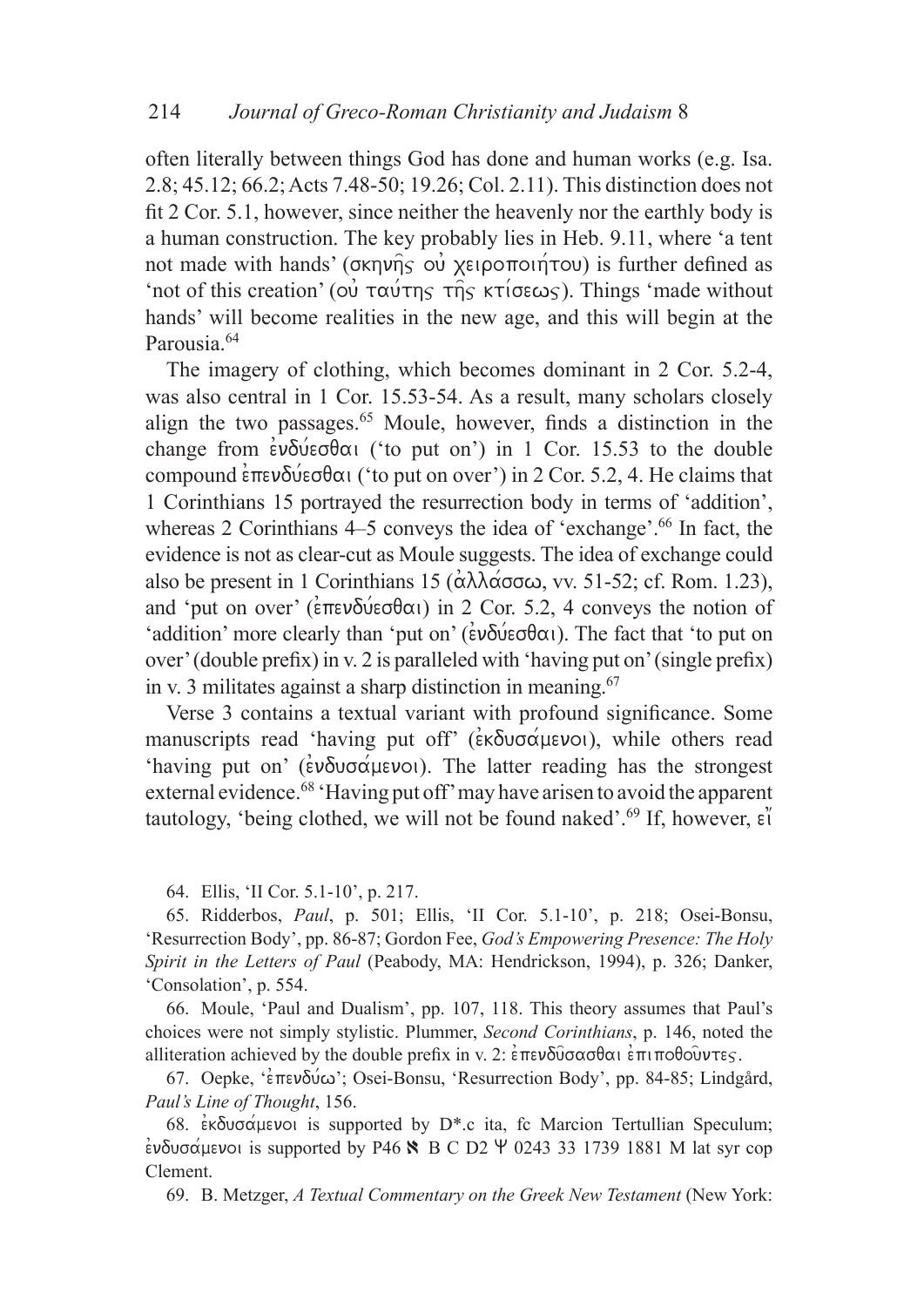$\gamma$  is understood in the positive sense of 'of course' or 'assuming that',  $\gamma$ <sup>0</sup> then  $\epsilon v \delta v \sigma \alpha \mu \epsilon v o$  is entirely appropriate. If nakedness is a present state of the corruptible body, or the denouement of that state at death, then the meaning is, 'indeed, once we are clothed with our heavenly dwelling, we will not be found be naked'.

This approach finds further support in the reference to being 'found' (εύρεθησόμεθα) naked in v. 3. Wenham has compared the idea of being found in 2 Cor. 5.3 and 2 Pet. 3.10 to Jesus' parables where the returning master finds and judges his servants (Mt. 24.46; par. Lk. 12.43; Mk 13.36; cf. Rom. 10.11; 1 Jn 2.28; Rev. 16.15).<sup>71</sup> These verses suggest that the language of being 'found' can have connotations of judgment.<sup>72</sup> The objection that this is not in the context of 2 Cor. 5.3 misses several supporting clues.<sup>73</sup> Paul himself speaks of being 'found' in a sense that connotes judgment (see 1 Cor. 4.2,  $\varepsilon\psi\rho\varepsilon\theta\hat{n}$ ; 1 Cor. 15.15,  $\varepsilon\psi\rho\phi\alpha\hat{\rho}\omega\epsilon\theta\alpha$ ; Phil. 3.9,  $\varepsilon\psi\rho\varepsilon\theta\hat{\omega}$ ;). The reference to the judgment in v. 10 is certainly part of the current section, and judgment is a natural corollary whenever events surrounding the Parousia are discussed. The ethical background of 'naked' itself brings judgment into the context. So Paul is not concerned about the moment of death or a disembodied existence after it; rather, he does not want to stand before Christ in a body that still bears the marks of the judgment on the Adamic race.

'To put on over' ( $\epsilon \pi \epsilon \nu \delta \nu \epsilon \sigma \theta \alpha$ , 2 Cor. 5.2, 4) harkens back to 'to put on' ( $\epsilon v \delta \acute{u} \epsilon \sigma \theta \alpha$ ) in 1 Cor. 15.53, where the Parousia was definitely in

United Bible Societies, 1971), pp. 579-80; Lambrecht, *Second Corinthians*, p. 83; Plummer, *Second Corinthians*, p. 148; Martin, *2 Corinthians*, p. 97; C.K. Barrett, *A Commentary on the Second Epistle to the Corinthians* (HNTC; New York: Harper & Row, 1973), p. 149 n. 2; Barnett, *Second Corinthians*, p. 255 n. 2; Thrall, *Second Corinthians*, I, p. 373 n. 1278; Gillman, 'Thematic Comparison', p. 447 n. 24.

70. Lambrecht, *Second Corinthians*, p. 83, suggests the paraphrase, 'if (it is) really (true that) by having in fact put on we will not be found naked'. See especially M.E. Thrall, *Greek Particles in the New Testament* (NTTS, 3; Leiden: Brill, 1962), pp. 82-97. See also Thrall, *Second Corinthians*, I, p. 376; Harris, *Second Corinthians*, pp. 368, 385; Danker, 'Consolation', p. 554 n. 6; and Lincoln, *Paradise Now*, pp. 66, 212 n. 50.

71. D. Wenham, 'Being "Found" on the Last Day: New Light on 2 Peter 3.10 and 2 Corinthians 5.3', *NTS* 33 (1987), pp. 477-79.

72. Similarly, Robinson, *Body*, p. 77 n. 1; Hettlinger, '2 Corinthians 5:1-10', p. 179; Ellis, 'II Cor. 5.1-10', p. 221; Lang, *2. Korinther 5,1-10*, p. 188.

73. Contra Martin, *2 Corinthians*, p. 105.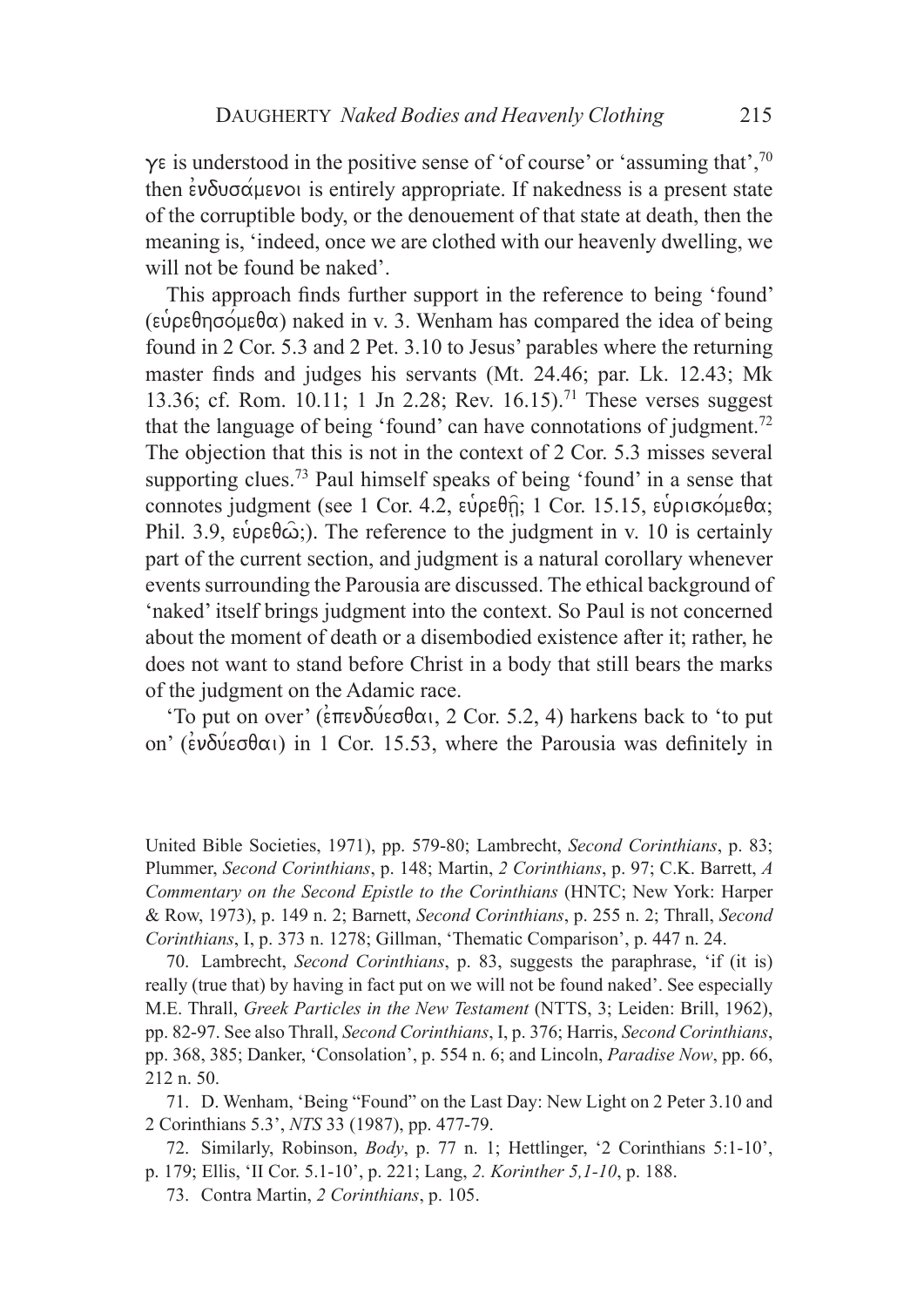view. Despite the basic synonymy of these two expressions,  $74$  the double preposition of 'to put on over' does imply an undergarment that is clothed over. But the thought is simply more explicit in 2 Corinthians 5 than it was in 1 Corinthians 15.<sup>75</sup> Some see this as evidence of Paul's desire to live until the Parousia and simply to 'put on over' his resurrection body as an 'overcoat'. The assumption here is that a deceased believer would have nothing to put the resurrection body over.<sup>76</sup> But 'to put on over' is applicable to all Christians, since Paul believed that deceased believers would also be changed or clothed over (see Rom. 8.11; Phil. 3.21; 1 Thess. 4.13-18; 1 Cor. 15.37, 49-54). Regardless of whether Paul envisioned resurrected bodies as already being kept in heaven, $^{77}$  'putting on over' makes perfect sense as a reference to what will happen to all believers at the Parousia.

Perhaps the most neglected (or misinterpreted) clue to the images in 2 Cor. 5.1-5 is the reference to 'groaning' ( $\sigma \tau \epsilon \nu \alpha \zeta \rho \nu \epsilon \nu$ ) in vv. 2 and 4. Following the background of anthropological dualism, groaning has been interpreted as fear of a disembodied state.78 This interpretation, however, does not accord well with (1) other Pauline references to groaning, (2) v. 2, which has longing desire rather than fear in view and (3) other statements of Paul's attitude toward death. The other text where Paul mentions groaning is Rom. 8.22-23. Most commentators acknowledge the similarity between these two passages: both are eschatological, both see present sufferings as preliminary to final bodily salvation

74. So Oepke, 'επενδύω'; Osei-Bonsu, 'Resurrection Body', pp. 84-85, contra Moule, 'Paul and Dualism', pp. 107, 118; Lindgård, *Paul's Line of Thought*, pp. 131, 155-56.

75. Gillman, 'Thematic Comparison', p. 452.

76. See Martin, *2 Corinthians*, p. 104; Lincoln, *Paradise Now*, p. 66; Thrall, *Second Corinthians*, I, p. 372; Vos, *Pauline Eschatology*, p. 189.

77. So Héring, *Second Corinthians*, p. 36; B. Witherington III, *Conflict and Community: A Socio-Rhetorical Commentary on 1 and 2 Corinthians* (Grand Rapids: Eerdmans, 1995), p. 391; Wright, *Resurrection*, pp. 367-68; Lindgård, *Paul's Line of Thought*, pp. 133-34.

78. Dupont,  $\Sigma YN XPI\Sigma T \Omega I$ , p. 139; Boismard, *Our Victory*, pp. 93-95; Lincoln, *Paradise Now*, pp. 66-67; Barrett, *Second Corinthians*, p. 156; Plummer, *Second Corinthians*, p. 148; P.E. Hughes, *Paul's Second Epistle to the Corinthians* (NICNT; Grand Rapids: Eerdmans, 1962), pp. 169-71; Osei-Bonsu, 'Resurrection Body', pp. 88-91; Moule, 'Paul and Dualism', p. 118. Martin is unclear (*2 Corinthians*, pp. 104, 112).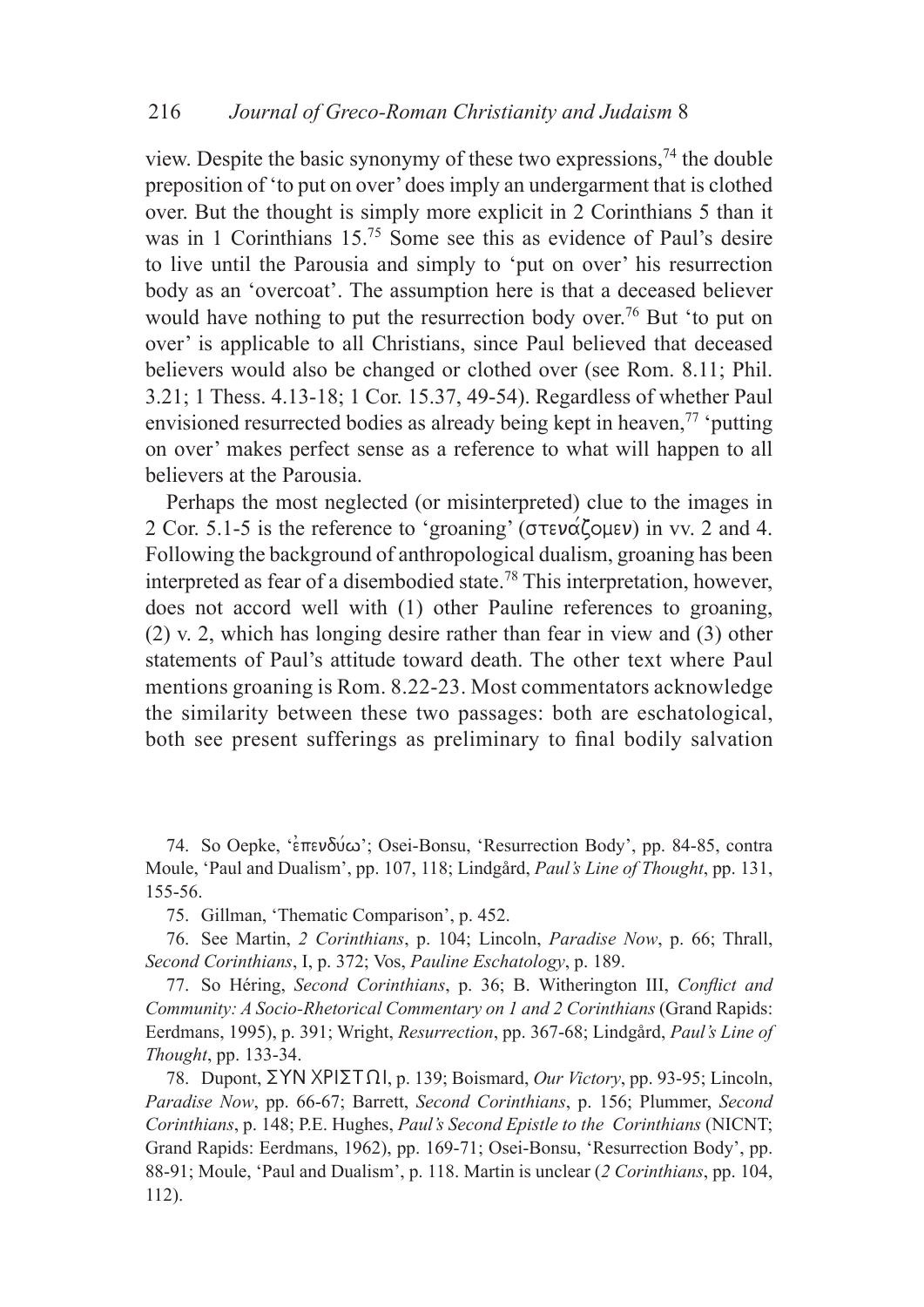and both link groaning to the presence of the Spirit.<sup>79</sup> Thus, far from dreading the future, groaning in Romans 8 means 'waiting expectantly'  $(\alpha \pi \epsilon \kappa \delta \epsilon \chi \acute{\Omega})$ uevoi, v. 23; cf. Phil. 1.21-23). Whether described as 'first fruit'  $(\alpha \pi \alpha \rho \chi \eta)$ , Rom. 8.23) or 'down payment'  $(\alpha \rho \rho \alpha \beta \omega \nu)$ , 2 Cor. 5.5), the Spirit causes Christians to yearn for more of what they experience in part now.<sup>80</sup> Fear or dread is an unlikely consequence of the Spirit's work in either Romans 8 or 2 Corinthians 5.

Nevertheless, there is a difference between v. 2 and v. 4. Verse 2 pairs 'we groan' ( $\sigma \tau \in \alpha(\zeta)$  with 'desiring' ( $\epsilon \pi \tau \in \beta$ ). As in Romans 8, the expectation is focused on a desirable goal. In 2 Cor. 5.4, however, groaning is qualified with 'being burdened' ( $\beta \alpha \rho o \nu(\mu \varepsilon)$ ). Groaning, in other words, has both a positive and a negative element: groaning out of desire for the future and in dissatisfaction with the current state. $81$  These two aspects are complementary. However, Paul nowhere expresses fear of the future. In 2 Cor. 5.8, Paul seems to actually favor the idea of death, which can also be said of Phil. 1.23.<sup>82</sup> In order to avoid the contradiction that in v. 4 Paul fears what he desires in v. 8, Thrall identifies the focus of the groaning in v. 4 with the moment of death rather than the disembodied state after it.<sup>83</sup> It is much more likely, however, that the present experience of being burdened alludes to the present experience of 'being in the tent'

79. Collange, *Enigmes*, p. 202; Furnish, *II Corinthians*, pp. 295-96; Martin, *2 Corinthians*, p. 104; Barnett, *Second Corinthians*, p. 265; Fee, *God's Empowering Presence*, pp. 573-74 and n. 296. See also 2 Cor. 1.21-22; Eph. 1.13-14.

80. Fee, *God's Empowering Presence*, p. 574 (see n. 300); Wagner, 'Tabernacle', p. 157; Perriman, 'Paul and the Parousia', p. 520; Vos, *Pauline Eschatology*, p. 165. For more on the Spirit as a 'down payment', see K. Erlemann, 'Der Geist als  $\alpha$ ρραβών (2 Kor 5,5) im Kontext der paulinischen Eschatologie', *ZNW* 83 (1992), pp. 202-23.

81. Lindgård, *Paul's Line of Thought*, pp. 152-53; Thrall, *Second Corinthians*, I, p. 371; Collange, *Enigmes*, pp. 201-202; Lambrecht, *Second Corinthians*, p. 84. In a major study, W. Szypula has argued that the groaning language in both 2 Corinthians 5 and Romans 8 should not be interpreted as a cry from suffering, but as a positive longing for the future state. Although he is surely correct to connect this groaning with the down payment of the Spirit, it seems that longing for the future is inextricably linked with dissatisfaction over the present condition, especially in the context of 2 Corinthians 4 and 5. See W. Szypula, *The Holy Spirit in the Eschatological Tension of Christian Life: An Exegetico-Theological Study of 2 Corinthians 5,1-5 and Romans 8,18-27* (Serie Teologia, 147; Rome: Gregorian University Press, 2007).

82. More precisely, 2 Cor. 5.8 and Phil. 1.23 refer to Paul's preference to be with the Lord that happens some time after death.

83. Thrall, *Second Corinthians*, I, pp. 380-82.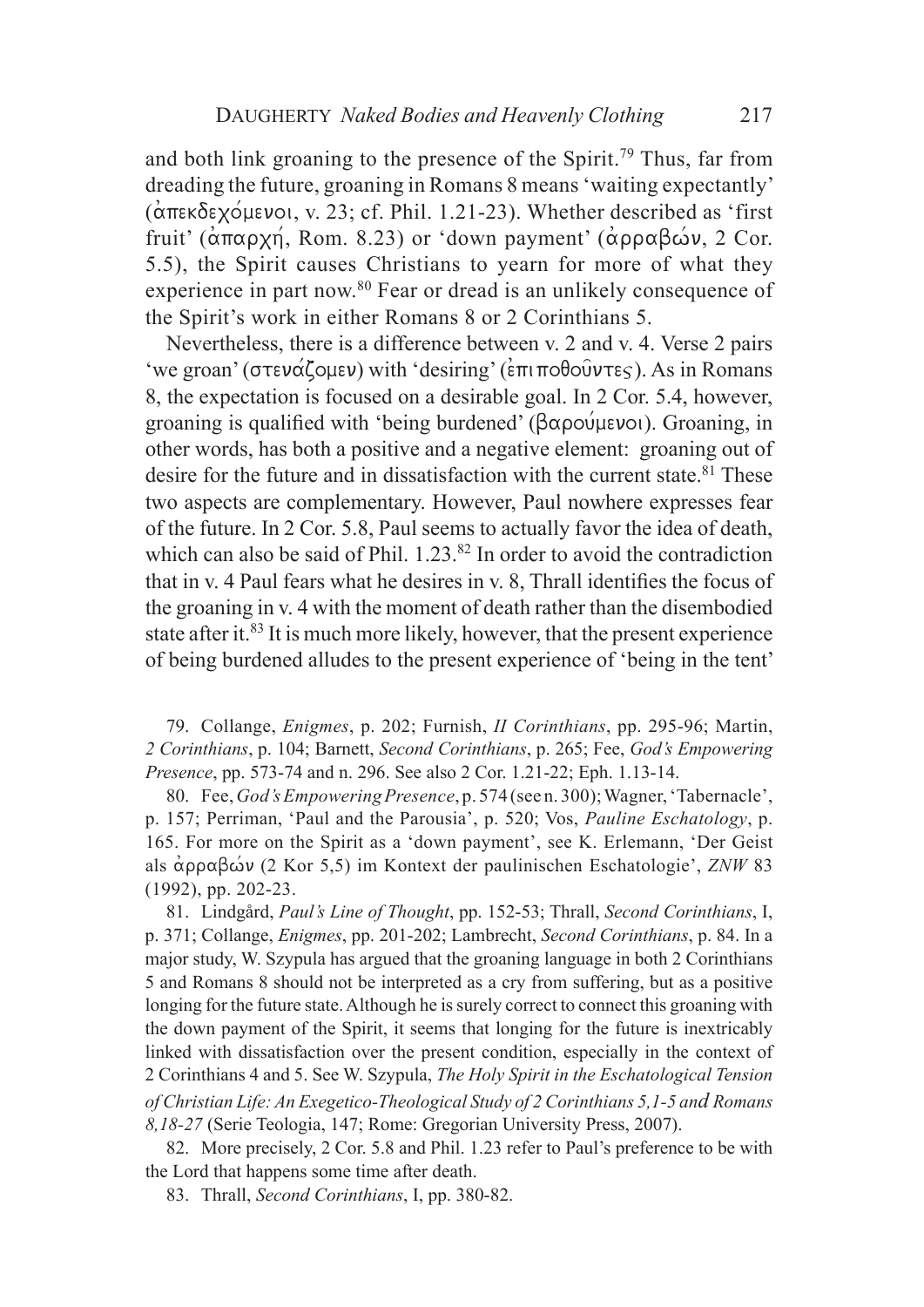( $\ddot{\text{o}}$ ντες εν τ $\hat{\text{o}}$  σκήνει) that Paul had just mentioned.

Verse 4 presents a significant challenge to the interpretation defended here. 'To put off' ( $\epsilon \kappa \delta \omega \sigma \alpha \sigma \theta \alpha$ ) in v. 4 still seems to look to the moment of death as something Paul does not wish to experience. Elsewhere in the New Testament this verb implies a specific event of becoming unclothed rather than an enduring state of nakedness.<sup>84</sup> In addition, if  $\epsilon \phi$   $\hat{\phi}$  in v. 4 is given a causal sense,<sup>85</sup> Paul would seem to mean that he groans *because* he does not want to experience being unclothed at death. The relation between 'putting off' and 'being in the tent', however, is important. Paul must have had a reason to reintroduce this building image from v. 2. A double cause of groaning that combines 'being in the tent' and 'we do not want to put off' makes the best sense of his choice of words.<sup>86</sup> The result is that 'being in the tent' is parallel in meaning to 'we do not want to put off'. This broadens the reference of  $\epsilon \kappa \delta \omega \sigma \alpha \sigma \theta \alpha$  beyond the moment of death to include the suffering quality of life that Paul had recounted in ch. 4.87 Second Corinthians 4.10-11 describes the present life as 'carrying around death'  $(\tau\)$  v $\epsilon$ kpωσιν...περιφέροντες) and being 'given over to death' ( $\epsilon$ <sup>i</sup> $\varsigma$   $\theta \alpha \nu \alpha \tau \circ \nu \pi \alpha \rho \alpha \delta \iota \delta \phi \mu \epsilon \theta \alpha$ ). Paul groans now, unsatisfied with his constant experience of tent-like and deathly life. The statement that he 'does not want to put off' in v. 4 could still include a reference to death, but that is merely the final stage in the process of carrying around death and wasting away  $(4.16)$  that Paul described in ch.  $4.88$ 

Even if v. 4 does allude to death, the reference to putting off must not be taken in isolation from the following reference to putting on. Paul is not simply saying that he does not want to die; he is clarifying that his

84. Mt. 27.28, 31; Mk 15.20; Lk. 10.30. In each of these cases, however, there is a stated direct object. So also in the LXX: Gen. 37.23; 1 Chron. 10.9; Isa. 32.11; Hos. 2.5.

85. This disputed phrase occurs in the New Testament only here and in Rom. 5.12; Phil. 3.12; 4.10. See Furnish, *II Corinthians*, pp. 269-70; Thrall, *Greek Particles*, 93- 94.

86. Barnett, *Second Corinthians*, pp. 263-64, notes that the force of the introductory  $\kappa\alpha$  ('for truly') in v. 4 is to intensify Paul's argument. His meaning is, 'for truly, because we are in this tent, we groan under a burden'.

87. Ridderbos, *Paul*, p. 503. This is more thoroughly defended by Lindgård, *Paul's Line of Thought*, pp. 152, 175-78.

88. Lindgård, *Paul's Line of Thought*, p. 175 n. 235, addresses the aorist tense of 'to put off', which he recognizes as an obstacle to taking it as a reference to the ongoing process of dying.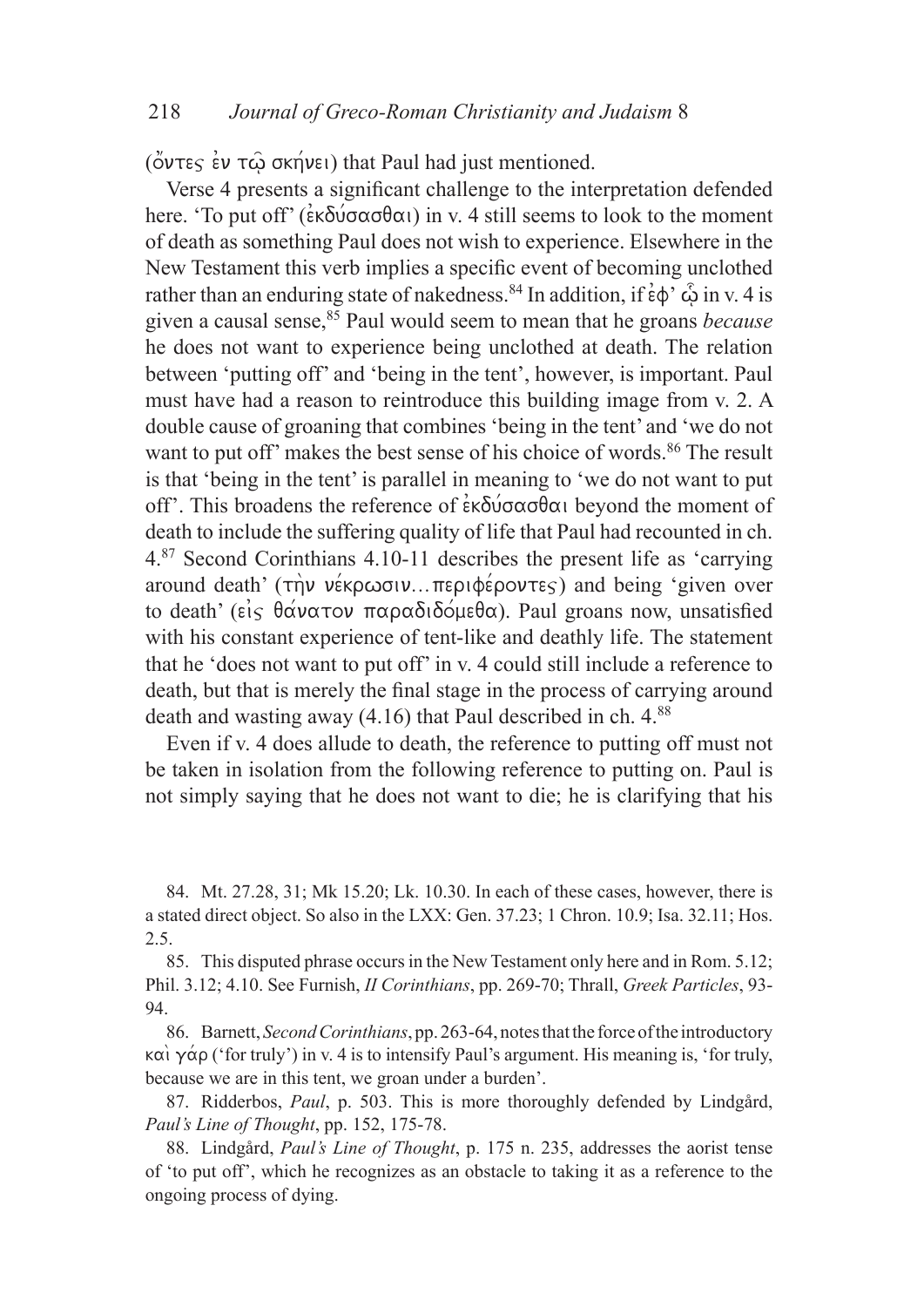groaning leads him to look forward, not to death, but to being clothed.89 If so, then v. 4 combines both the positive and negative aspects of groaning. In addition, the combination of dwelling and clothing imagery suggests that 'naked' functions within the clothing metaphor in the same way that 'tent' functions within the building metaphor: to contrast the present state with what is received at the Parousia.

The end of v. 4 brings together the dwelling and clothing metaphors with a third image: 'the mortal may be swallowed up by life' ( $\kappa \alpha \tau \alpha \pi \partial \hat{\theta}$ ) τὸ θνητὸν ὑπὸ τη̂ς ζωη̂ς). This is a clear allusion to 1 Cor. 15.54, which certainly has the Parousia in view.<sup>90</sup> The 'swallowing up' is the direct antecedent to 'this very thing'  $(\alpha \vec{v} \tau \vec{o} \tau \vec{o})$  in v. 5, but the goal of God's preparation could include all of the preceding images of Christian hope. The Spirit that is connected to groaning and longing for resurrection in Rom. 8.23 is also the agent of God in that resurrection (Rom. 8.11).<sup>91</sup> God's preparation, which includes the Spirit, recalls 4.17, where current affliction prepares the believer for eternal glory. The goal of both preparations is the same: the eternal weight of glory to be experienced at the Parousia when the mortal is swallowed up by life.

Although 2 Cor. 5.6-10 falls outside the focus of this study, a few comments about these verses are appropriate because they are part of Paul's current argument, and because so much has been said about Paul's supposed desire to die in v. 8. For example, Lindgård's belief that v. 8 refers to being with the Lord immediately after death is a major factor in his refusal to interpret vv. 2-4 in terms of fear of death or a disembodied

89. Thrall, *Greek Particles*, 93-94, takes  $\epsilon \phi$   $\hat{\varphi}$  in the classical sense of 'on condition that' and understands Paul's point to be against a gnostic ideal of wanting to be unclothed. In the interpretation defended here, however, Paul was guarding against the idea that the suffering of tent-like existence would indicate a desire to die and be done with it.

90. Contra Furnish, *II Corinthians*, p. 297. For a fuller discussion of 'what is mortal' ( $\tau$ )  $\sigma$   $\theta$ νη $\tau$  $\circ$ ν), which may refer abstractly to death or more concretely to the mortal body, see Harris, *Second Corinthians*, pp. 389-90; J. Lambrecht, 'La vie engloutit ce qui est mortel. Commentaire de 2 Corinthiens 5,4c', in R. Bieringer and J. Lambrecht (eds.), *Studies on 2 Corinthians* (BETL, 112; Leuven: Leuven University Press, 1994), pp. 351-61 (353-54); Dupont,  $\Sigma YN XPI\Sigma T \Omega I$ , p. 138.

91. So Douglas J. Moo, *The Epistle to the Romans* (NICNT; Grand Rapids: Eerdmans, 1996), pp. 492-93 and M. Turner, *The Holy Spirit and Spiritual Gifts in the New Testament Church and Today* (Peabody, MA: Hendrickson, rev. edn, 1996), p. 122 n. 20; contra Fee, *God's Empowering Presence*, pp. 808-11.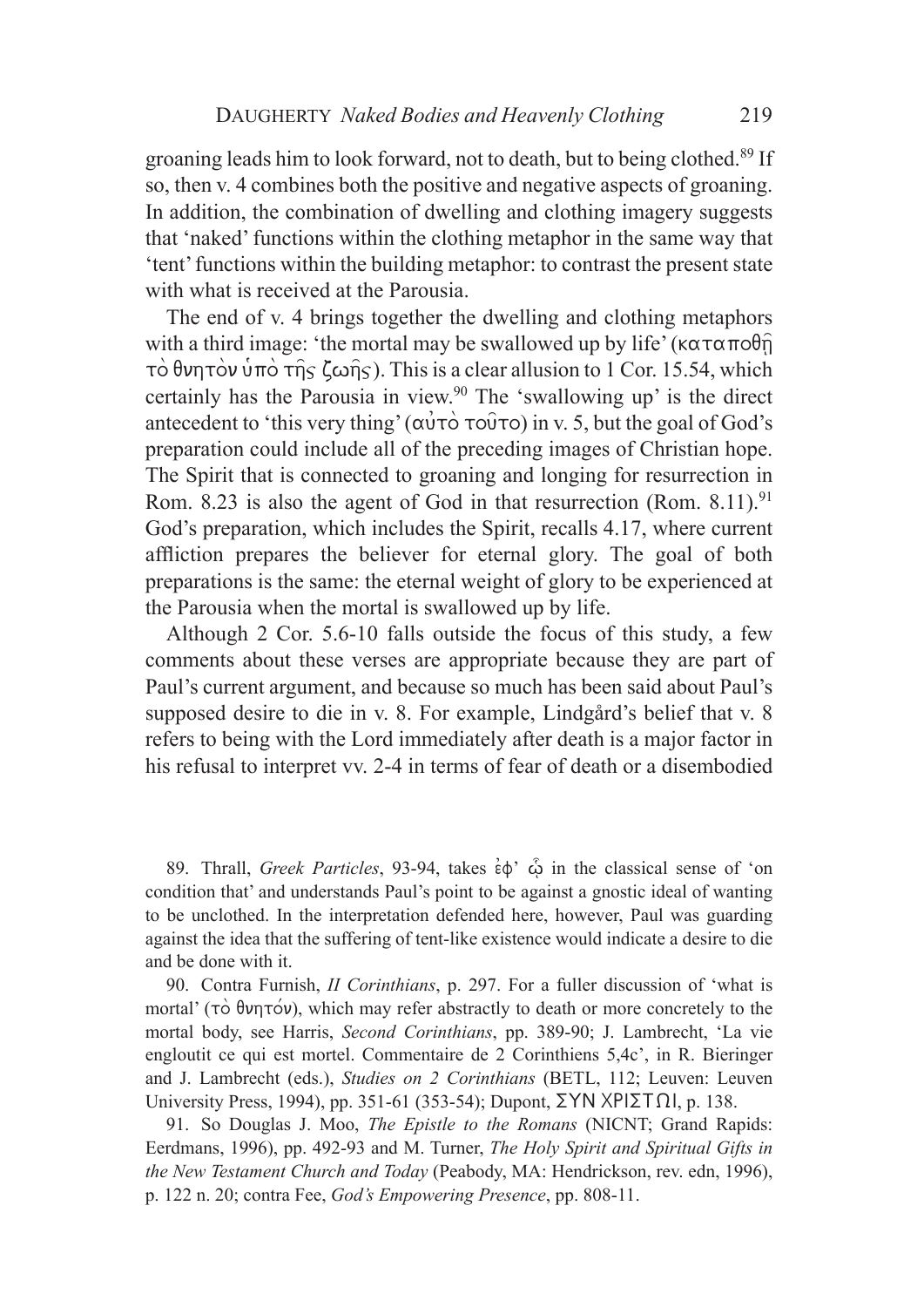state.<sup>92</sup> But, although v. 8 does allude to death, the assumption that Paul is thinking of what happens immediately after death is based on a refusal to believe that he could simply ignore the so-called intermediate state. In response, the following points deserve notice. First, v. 8 is immediately preceded by the phrase 'for we walk by faith, not by sight', which recalls the argument in 4.16-18. The latter contrasts the seen, present sufferings and the unseen glory that will be seen at the Parousia. It is perfectly logical in this context to interpret Paul's statements in 5.6-8 in terms of these two periods—present suffering, and glory at the Parousia. The latter is the time of seeing and the time Paul has in mind for coming home to the Lord. Secondly, this interpretation suggests a solution to one of the oddities of v. 9: the idea that Paul will still be trying to please the Lord during the intermediate state.<sup>93</sup> Rather, Paul simply means that he wants to please Christ now (away from home) and when he stands before Christ at the judgment (being at home). This is supported by v. 10 in two ways. First, 'for' in v. 10 introduces impending judgment as the reason he wants to please the Lord. Secondly, v. 10 specifies that believers will be judged for the deeds committed while in the body, not for the deeds committed in the intermediate state. If this interpretation is correct, there is no explicit reference to or description of the intermediate state in all of 2 Cor. 5.1-10.

# gumno/j, *Eschatology and Anthropology*

The proposal that nakedness refers to a condition of the corruptible body is supported by the relationship between 2 Cor. 5.1-5 and 1 Corinthians 15, and by the analysis of 2 Corinthians 4–5. In 1 Corinthians 15, the focus of Christian hope is firmly on the Parousia. In 1 Cor. 15.37, nakedness is a condition *of* the body, not separation *from* it. In 2 Corinthians 4–5, Paul repeatedly stresses the antithesis between the present and future condition of believers. All of the images of 2 Cor. 5.1-5 can be related to either of these two conditions: (1) the bodily condition experienced in the present and culminating in death ('house-tent', 'groaning', 'naked', 'unclothed'), or (2) the reception of the resurrection body at the Parousia ('building

92. Lindgård, *Paul's Line of Thought*, pp. 3, 89, 131, 155, 223-24.

93. Paul's statement about wanting to please the Lord away from the body is regularly dismissed, as in the case of Lambrecht (*Second Corinthians*, p. 86), who calls it 'less careful writing on the part of Paul or a free rhetorical language that should not be pressed'.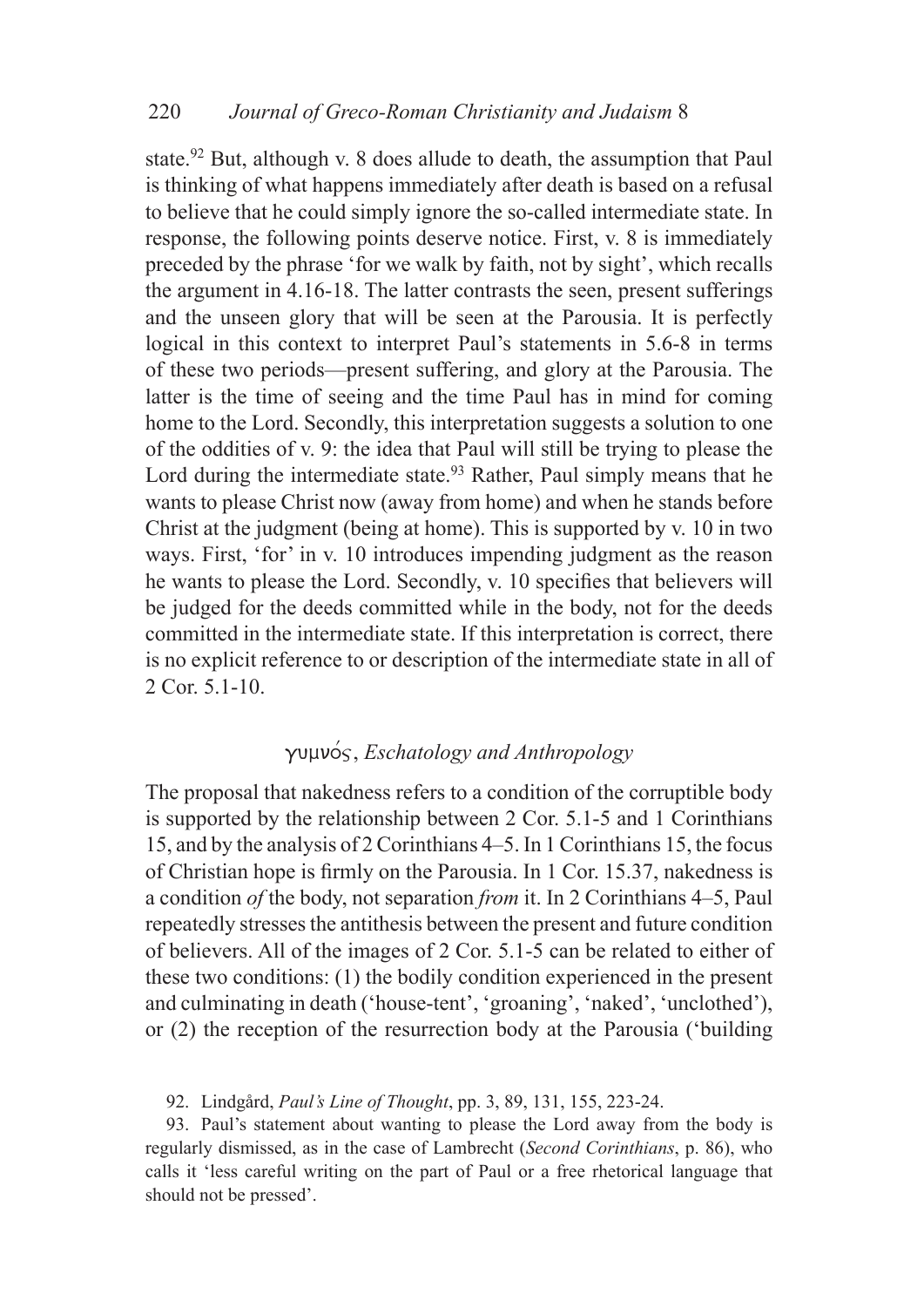from God', 'heavenly dwelling', 'putting on', 'mortal swallowed up by life'). Paul's various references to groaning, his link between groaning and the Spirit and his stated attitude toward death in other texts, make it unlikely that groaning in 2 Corinthians 5 or Romans 8 refers to fear of death or of a disembodied intermediate state.

This interpretation of 2 Cor. 5.1-5 fits the general contours of Paul's eschatology, including the distinction between this age and the age to come, the idea of corporate solidarity with the Adamic race and the notion that believers still experience the present age in their somatic existence. Romans 5.12-21 and 1 Cor. 15.20-24 both connect death and life with Adam and Christ, respectively. Romans 8.18-25 connects groaning to the revelation of the 'sons of God' (v. 19), while vv. 19-23 refers to 'creation' ( $k\tau$  $\sigma$  $\varsigma$ ) five times in the sense of creation in the present age (v. 18; 'the present time';  $\tau o\hat{v}$   $\nu\hat{v}v \times \alpha \iota \rho o\hat{v}$ ). Although 2 Corinthians lacks any explicit reference to Adam, a reference to 'this age' ( $\tau$ ou  $\alpha i \hat{\omega}$ vos  $\tau o$  ( $\sigma$ ) occurs in 2 Cor. 4.4.

A host of Pauline images characterize the self in its continued solidarity with the old age: 'the body of sin' ( $\tau\circ\sigma\omega\mu\alpha$   $\tau\hat{\eta}s$   $\alpha\mu\alpha\rho\tau(\alpha\varsigma,$  Rom. 6.6); 'in your mortal body' (τ $\hat{\omega}$  θνητ $\hat{\omega}$  υμ $\hat{\omega}$ ν σώματι, Rom. 6.12); 'this body of death' (του σώματος του θανάτου τούτου, Rom. 7.24); 'our body of humility' (τὸ σῶμα της ταπεινώσεως ημών, Phil. 3.21); 'sown in dishonor' and 'weakness' ( $\sigma \pi \epsilon$   $\rho \epsilon \tau \alpha$ )  $\epsilon \nu \alpha$   $\alpha \tau$  $\mu$  $\rho \alpha$ ... $\alpha \sigma \theta \epsilon \nu \epsilon$  $\rho \alpha$ , 1 Cor. 15.43); and sown 'soulish' ( $\psi$ v $\chi$  $\kappa\acute{o}v$ , 1 Cor. 15.44). Many of these texts specifically contrast the present somatic life of believers with their future hope.

All of this indicates that 'naked' reflects a connection between eschatology and anthropology in Paul's thought. Because of continued solidarity with the present evil age (Gal. 1.4), believers still await the redemption of their bodies (Rom. 8.23). This is most clearly seen in 1 Cor. 15.49-50, which strings together several images to demonstrate the necessity of the resurrection. Believers still 'wear the image of the man of dust' ( $\epsilon$ φορέσομεν την εικόνα του χοϊκου, v. 49); 'flesh and blood' ( $\sigma \alpha \beta$  kai  $\alpha \hat{i} \mu \alpha$ , v. 50) and 'what is perishable' ( $\eta \phi \theta \circ \alpha$ , v. 50) cannot inherit the kingdom of God. A decisive change is needed, and this will occur at the Parousia (vv. 51-54).

Since Christians have not yet been clothed, they are naked now and on their way to a definitive state of nakedness at death. This nakedness refers to the corruptible state of the body in its continued solidarity with Adam. Although this interpretation leans upon the ethical background of 'naked', it is primarily informed by an examination of the passages in which the